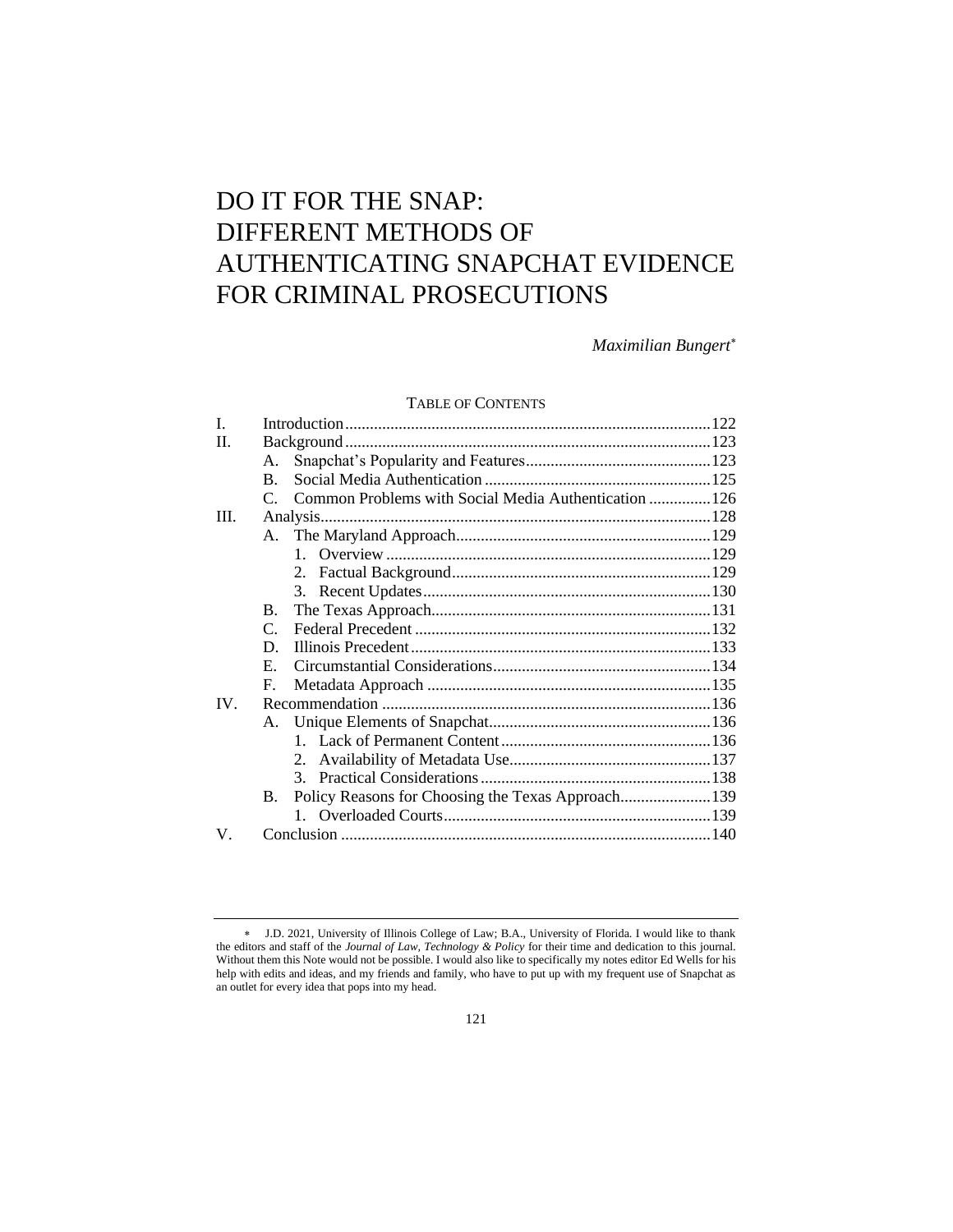#### I. INTRODUCTION

In September 2014, a 16-year-old teen was sexually assaulted by two of her male classmates at a party in the small town of Saugus, Massachusetts.<sup>1</sup> The rape, which occurred in a dark wooded area, was not witnessed by anyone at the party, and the two perpetrators claimed that the sexual acts performed were consensual.<sup>2</sup> This left the prosecution in a tough position, as they now had to proceed on a case with very little evidence besides the testimony of a victim who was extremely intoxicated at the time of the incident, and therefore couldn't remember much of what happened.<sup>3</sup>

The prospects for conviction looked bleak, until a new critical piece of evidence emerged. The District Attorney's saving grace was a series of screenshots taken from Snapchat recordings of the incident.<sup>4</sup> In these recordings, which had been posted by the defendants shortly before the incident took place, the victim could be observed being pushed around while slurring the word, "stop."<sup>5</sup> These Snapchat recordings proved too much for the defense to overcome, and the two defendants were convicted and sentenced to four to five years in prison.<sup>6</sup>

Cases like this, in which content from the social media profiles of criminal defendants is used to assist in prosecuting them for alleged crimes, are becoming increasingly common throughout the country.<sup>7</sup> Content from Snapchat in particular, an app that allows users to post and share photos and videos which then disappear after a set amount of time, is increasingly being used by police investigators to assist prosecutors in proving their case in chief.<sup>8</sup> With Snapchat's increasing popularity among both teens and adults, its use in criminal trials will likely become increasingly important in the years to come.<sup>9</sup>

However, as with other content gathered from the social media accounts of defendants, pictures and videos can prove problematic for prosecutors when it comes time to introduce them into evidence at trial.<sup>10</sup> Specifically, states frequently run into problems with the authentication process for evidence taken

<sup>1.</sup> Laura Crimaldi, *Pair Convicted in Snapchat Rape*, BOS. GLOBE (July 20, 2016), https://www.bostonglobe.com/metro/2016/07/19/deliberations-resume-snapshat-sex-assault-case/ EJEg1l1tW3KKGcXQeDqOJP/story.html.

<sup>2.</sup> *Id.*

<sup>3</sup>*. Id.*

<sup>4.</sup> *Id.*

<sup>5</sup>*. Id.*

<sup>6</sup>*. Id.*

<sup>7</sup>*. See generally* Justin P. Murphy & Adrian Fontecilla, *Social Media Evidence in Government Investigations and Criminal Proceedings: A Frontier of New Legal Issues*, 19 RICH. J.L. & TECH. 11 (2013) (explaining the proliferation of online evidence in criminal trials).

<sup>8</sup>*. See*, *e.g.*, Russell Brandom, *Colorado Police Turned to Snapchat to Solve a Drug Murder*, VERGE (Feb. 23, 2018), https://www.theverge.com/2018/2/23/17045118/snapchat-police-drug-murder-data-requestcolorado (showing an example of a case where police were able to rely on Snapchat screenshots to prove that a drug deal had been conducted via Snapchat video).

<sup>9.</sup> Karissa Bell, *Snapchat is More Popular Than Ever*, MASHABLE (July 23, 2019), https://mashable.com/article/snap-q2-2019-earnings/.

<sup>10.</sup> Youngjin Choi, *Mobile Instant Messaging Evidence in Criminal Trials*, 26 CATH. U.J. L. & TECH. 1, 4 (2017).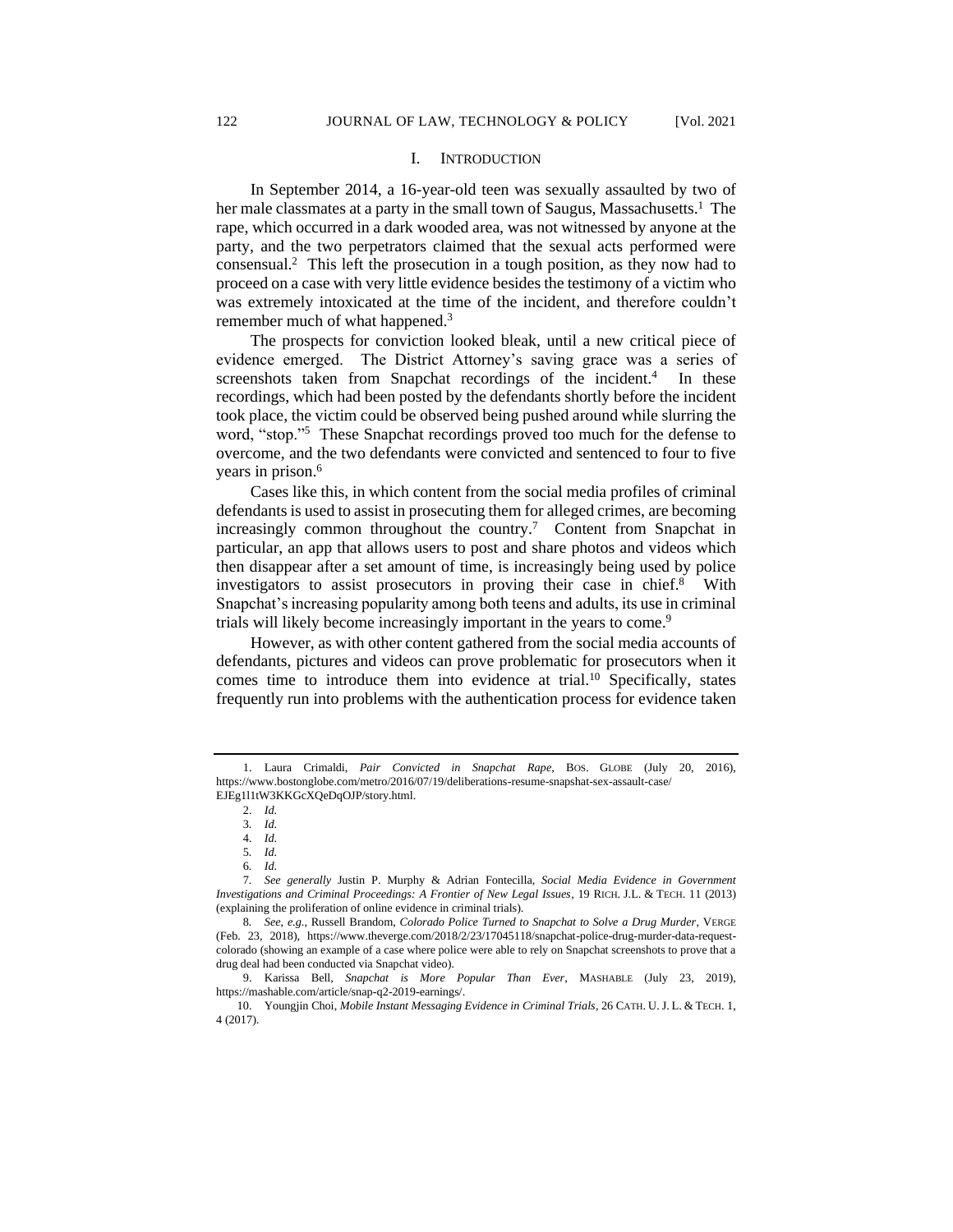from the Snapchat accounts of defendants.<sup>11</sup> As Snapchat evidence is increasingly used in criminal trials, it will be important for prosecutors to familiarize themselves with the authentication process and to use a system that will ensure that this often crucial evidence can be properly admitted.<sup>12</sup> Though it is by no means the only one in such a position, Illinois does not currently have a uniform set of rules for dealing with the authentication of content taken from the social media profiles of criminal defendants, including their Snapchat accounts.<sup>13</sup>

This Note will explore the ways in which different jurisdictions go about the authentication process for Snapchat evidence in criminal trials. After viewing the authentication process for Snapchat evidence through the lens of the two most common approaches, those used by Texas and Maryland, this Note will make a recommendation that Illinois adopt the Texas approach and accept a more flexible standard for authenticating evidence that comes from the Snapchat accounts of criminal defendants.<sup>14</sup> This is because in an increasingly digital age it is important for the State to have every resource at its disposal to effectively prosecute complicated criminal cases.

Part II of this Note will explore Snapchat's features and its proliferation as a social media form, as well as its importance as a source of evidence in criminal trials. Additionally, it will give examples of problems that prosecutors frequently run into when trying to authenticate Snapchat evidence in criminal trials.<sup>15</sup> Part III will discuss the two most common approaches to authenticating social media evidence at trial and will analyze how the different standards of these two approaches affect the likelihood that Snapchat evidence introduced at trial will be properly authenticated. Part IV will make a recommendation that Illinois adopt the Texas approach to authenticating evidence gathered from the Snapchat profiles of criminal defendants. Given Snapchat's popularity, the Texas approach's more relaxed standard for authentication provides prosecutors a better chance of authenticating and admitting what often amounts to crucial evidence. This becomes especially important for cases where most of the evidence of wrongdoing comes from the Snapchat accounts of defendants.

## II. BACKGROUND

## *A. Snapchat's Popularity and Features*

Snapchat was born out of founders Evan Spiegal and Bobby Murphy's vision to create an app that would mimic the impermanent nature of face-to-face

<sup>11</sup>*. Id.* at 6.

<sup>12</sup>*. See infra* Part II, B–C.

<sup>13</sup>*. See* Douglas J. Cummings, Jr., *Authenticating Social Media Evidence at Trial: Instruction from Parker v. State*, 15 DEL. L. REV 107, 107 (2015) (explaining that many states don't have a set of uniform standards for dealing with the authentication process of evidence gathered from the social media accounts of defendants).

<sup>14</sup>*. See infra* Part IV.

<sup>15.</sup> Choi, *supra* note 10, at 5.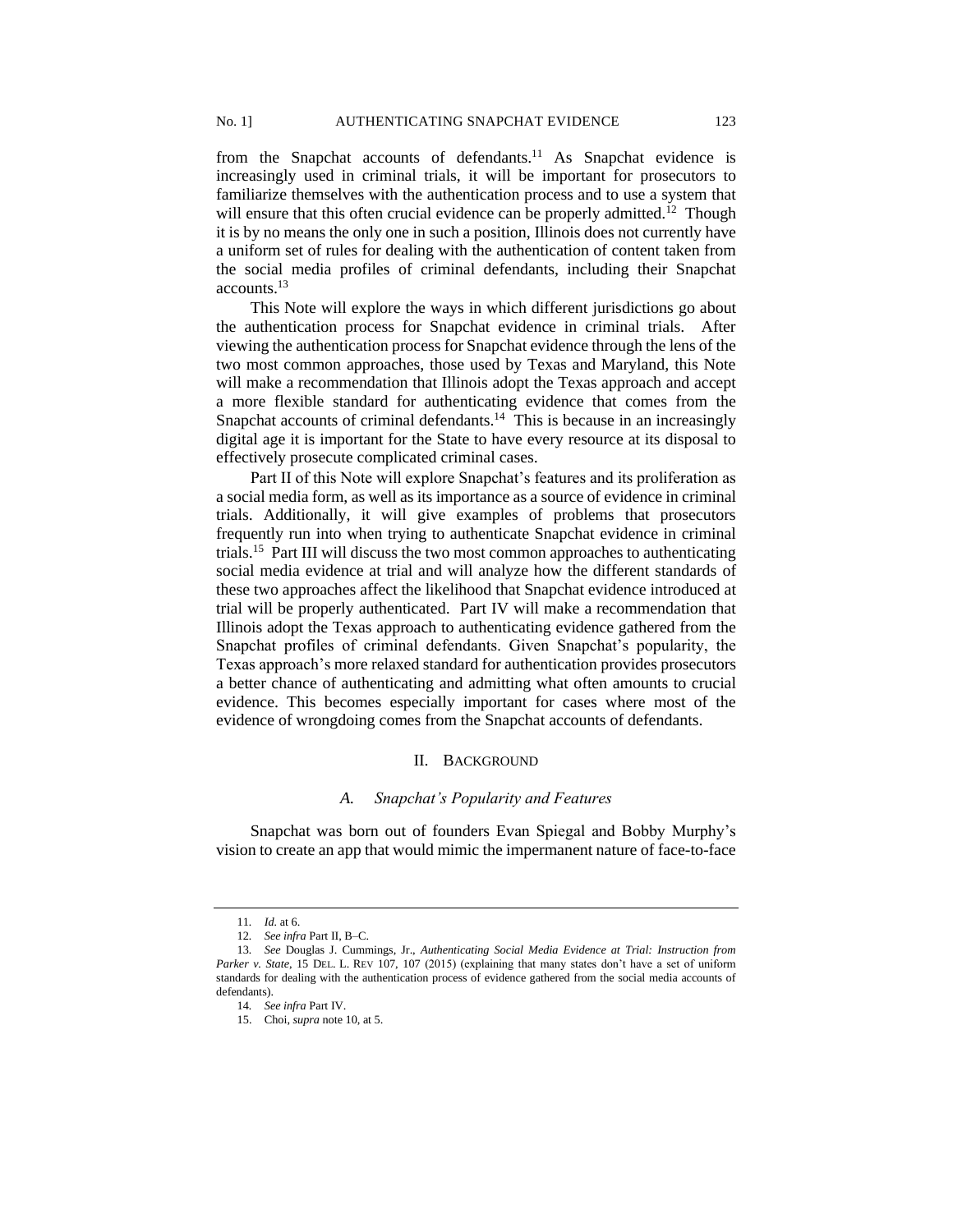communication.<sup>16</sup> First presented by Speigal as a final project in a product design class, the app has since grown to become one of the most popular social media platforms in the United States.<sup>17</sup> In 2018, Snapchat surpassed the 90 million active user mark, and the average Snapchatter opens the app more than 20 times per day and spends an average of 30 minutes in the app each day.<sup>18</sup> Perhaps more importantly for those looking to the future, the app is used by 78% of Americans between the ages of 18 and 24.<sup>19</sup>

In order to understand the issues that might arise when attempting to authenticate Snapchat evidence, it is important to understand exactly how the app works in practice. The company itself describes the app in the following, relatively ambiguous, terms: "Enjoy fast and fun mobile conversation! Snap a photo or a video, add a caption, and send it to a friend. They'll view it, and then the Snap disappears from the screen—unless they take a screenshot!"20 Snapchat attempts to maintain an "in-the-moment example of what's going on" by limiting the amount of time that content can be viewed, as well as the amount of content that users can later revisit.<sup>21</sup> Content on the app can be viewed for a limited amount of time; anywhere from one to ten seconds for direct messages to twenty-four hours for content posted to a User's Snap Story.<sup>22</sup>

One of Snapchat's most important features is that users can select the audience that will view the content that they post.<sup>23</sup> Where direct Snaps allow only an intended recipient to view the content, a Snap Story allows potentially anybody to view the content for up to twenty-four hours.<sup>24</sup> As is the case with most other social media apps, Snapchat has optional privacy settings that allow a user to block selected individuals from viewing their content.<sup>25</sup>

What especially distinguishes Snapchat from other social media platforms, however, is the subject matter of the content generated by its users.<sup>26</sup> Unlike other platforms such as Facebook or Instagram where users share images of special events or important milestones, Snapchat generally features images and

<sup>16.</sup> Joseph Hanlon, *What Is Snapchat?*, WHISTLEOUT (July 29, 2013), http://perma.cc/BVF3-PC9B. 17*. Id.*

<sup>18.</sup> Paige Cooper, 140+ Social Media Statistics that Matter to Marketers in 2020, HOOTSUITE: BLOG (Feb. 20, 2020), https://blog.hootsuite.com/social-media-statistics-for-social-media-managers/#general.

<sup>19</sup>*. Id.*

<sup>20</sup>*. App Store Preview: Snapchat,* APPLE INC., https://apps.apple.com/us/app/snapchat/id447188370 (last visited Apr. 26, 2021).

<sup>21.</sup> Joseph B. Bayer et al., *Sharing the Small Moments: Ephemeral Social Interaction on Snapchat*, 19 INFO. COMM. & SOC'Y 956, 968 (2015).

<sup>22.</sup> Andrew C. Billings et al., *Permanently Desiring the Temporary? Snapchat, Social Media, and the Shifting Motivations of Sports Fans*, 5 COMM. & SPORT 10, 11 (2015); *Create a Snap*, SNAPCHAT, https://support.snapchat.com/en-US/a/capture-a-snap (last visited Apr. 26, 2021) [hereinafter *Create a Snap*]; *My Story*, SNAPCHAT, https://support.snapchat.com/en-US/article/view-stories (last visited Apr. 26, 2021) [hereinafter *My Story*].

<sup>23</sup>*. See generally* Elise Moreau, *10 Essential Snapchat Privacy Tips*, LIFEWIRE (Dec. 2, 2020), https://www.lifewire.com/snapchat-privacy-tips-4117444 (describing how to choose who can view a User's content and other privacy options). *See also Create a Snap*, *supra* note 22 (demonstrating the functionality of the app); *My Story*, *supra* note 22 (allowing custom audience options).

<sup>24.</sup> Billings et al., *supra* note 22, at 11; *Create a Snap*, *supra* note 22; *My Story*, *supra* note 22.

<sup>25</sup>*. Privacy Settings*, SNAPCHAT, https://support.snapchat.com/en-US/a/privacy-settings (last visited Apr. 26, 2021).

<sup>26.</sup> Bayer et al., *supra* note 21, at 967.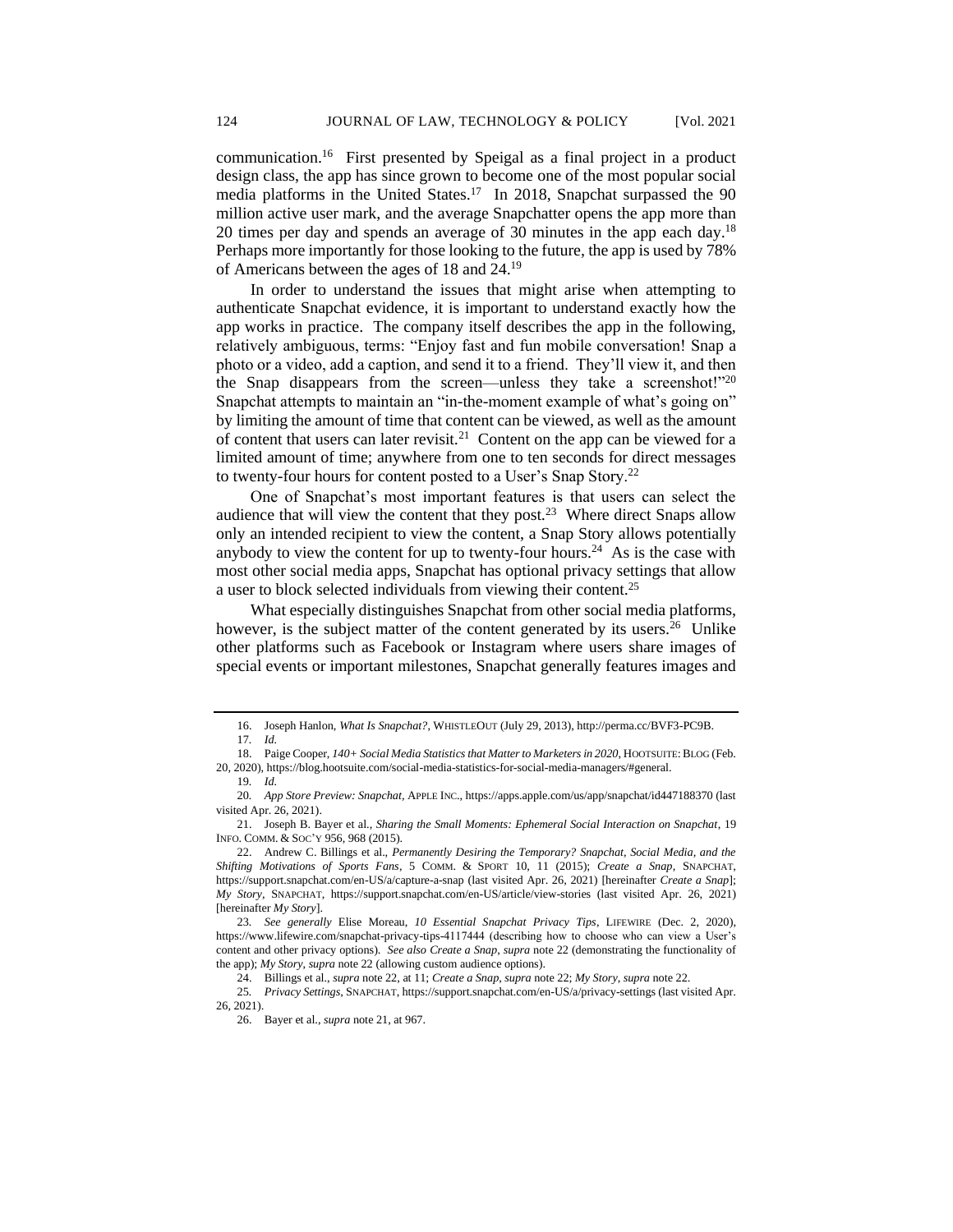videos of everyday occurrences.<sup>27</sup> Users are less concerned with artistic expression, and instead focus on documenting mundane tasks or taking pictures of pets, the weather, or common locations such as their place of work or the post office.<sup>28</sup> This type of spontaneous content sets Snapchat apart from a platform such as Instagram, where users generally go to great lengths to produce polished work that will create a certain aesthetic.<sup>29</sup> This type of content also lends itself more than any other platform to the documentation of the commission of crimes, either in direct Snap form or through users posting accounts of their misdeeds on their Snapchat Stories.<sup>30</sup>

#### *B. Social Media Authentication*

In order to be admissible in court, documentary evidence generally must be authenticated, meaning that it must be shown to be what its proponent claims it to be.<sup>31</sup> The authentication process is governed by the Federal Rules of Evidence, specifically, rule  $901<sup>32</sup>$  Rule  $901(a)$  establishes authentication as a condition precedent to the admissibility of nontestimonial evidence, while  $901(b)$  identifies ten examples for how authentication can be accomplished.<sup>33</sup> Rule 901 is generally used in conjunction with Federal Rules of Evidence 104(a) and 104(b) during trial, as these latter two rules dictate that judges ensure evidence is authentic before they can make any type of relevance ruling.<sup>34</sup> This threshold for authentication is generally not particularly rigorous, as the rule favors admission of evidence.<sup>35</sup>

Authentication can be achieved in a number of ways, but the two most common for internet-based communications, like Snapchat, are testimony of a witness with personal knowledge, and distinctive characteristics of the communication.<sup>36</sup> Personal knowledge can most easily be achieved by putting the author of a communication on the witness stand and having them testify that they created it.<sup>37</sup> Alternatively, in instances where a photo or instant message was exchanged, the recipient can authenticate the communication.<sup>38</sup>

<sup>27</sup>*. Id.*

<sup>28</sup>*. Id.*

<sup>29.</sup> Anna Guerrero, *How to Establish an Instagram Aesthetic: 10 Brands Doing It Right*, HUBSPOT, https://blog.hubspot.com/marketing/establish-an-instagram-aesthetic (last updated Oct. 31, 2017).

<sup>30</sup>*. See, e.g*., United States v. Lewisbey, 843 F.3d 653, 656 (7th Cir. 2016) (illustrating how inculpatory Facebook photos showing the defendant with guns and large sums of money provided conclusive evidence of guilt in a criminal prosecution for gun trafficking); Alyssa Mauk, *Social Media Increasingly Used In Crime Investigations*, J. TIMES (Nov. 24, 2018), https://journaltimes.com/news/local/crime-and-courts/social-mediaincreasingly-used-in-crime-investigations/article\_d545eb34-1c9e-5b14-8373-a75f7dd6000d.html.

<sup>31.</sup> George L. Blum, *Authentication of Social Media Records and Communications*, 40 A.L.R.7th 1 (Originally published in 2019).

<sup>32</sup>*.* FED. R. EVID. 901.

<sup>33</sup>*. Id.*

<sup>34</sup>*.* FED. R. EVID. 104.

<sup>35</sup>*. Id.*

<sup>36</sup>*. See* Steven Goode, *The Admissibility of Electronic Evidence*, 29 REV. LITIG. 1, 18 (2009) (explaining that the distinct nature of online communication makes these two methods discussed in the text most useful).

<sup>37.</sup> Jonathan D. Frieden & Leigh M. Murray, *The Admissibility of Electronic Evidence Under the Federal Rules of Evidence*, 17 RICH.J.L. & TECH. 5, 19 (2011).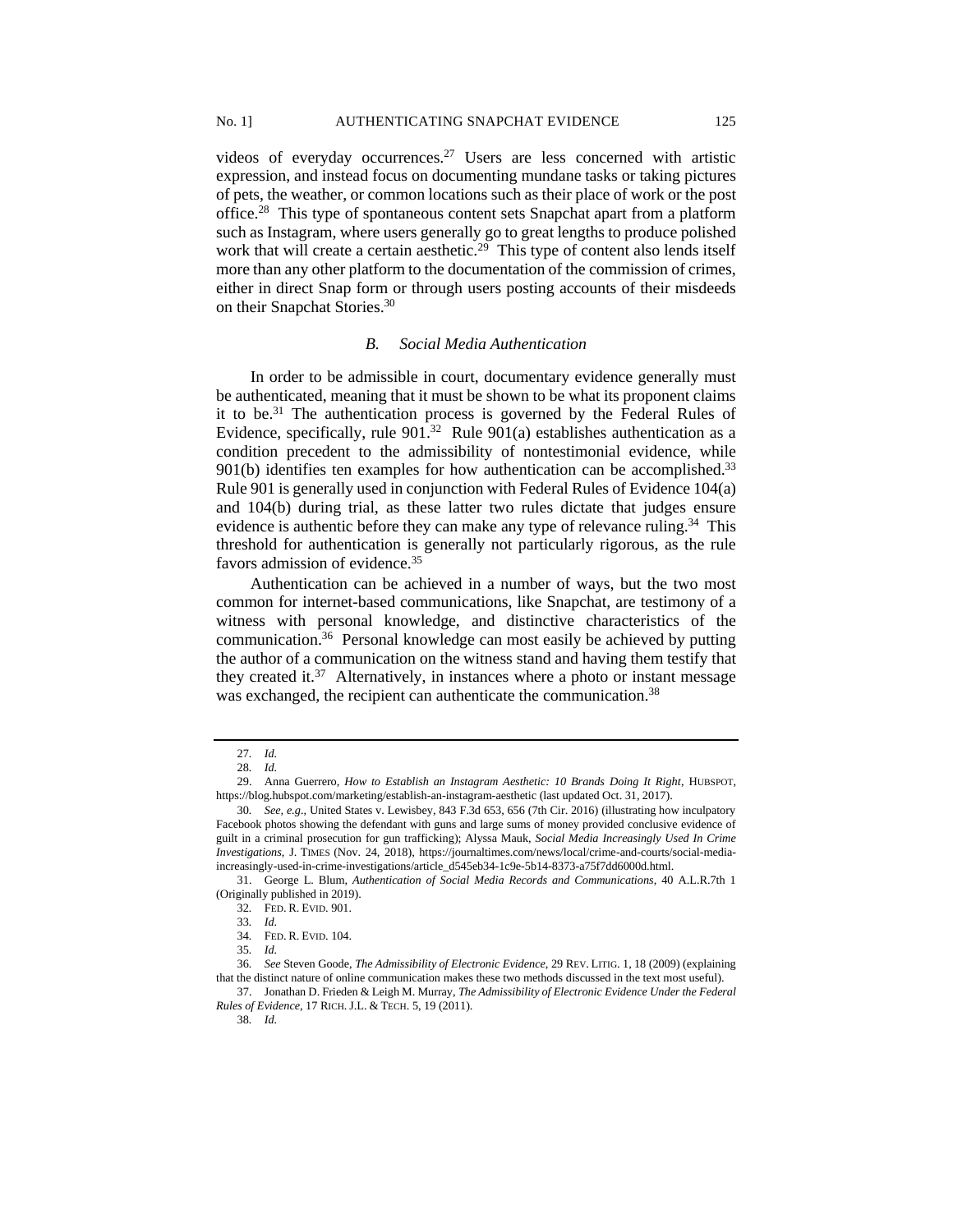The personal knowledge requirement becomes somewhat problematic when dealing with Snapchat because it is a medium which primarily features some form of digital photography.<sup>39</sup> This makes it difficult to ensure that the image or video being admitted has not been manipulated or altered to distort the appearance of the events or subjects being featured.<sup>40</sup> Digital alteration in this sense generally means anything from resizing and reframing an image to changing the coloring and applying different filters.<sup>41</sup>

However, unless a digital photo has been enhanced in such a way that it changes the subject matter in a discernable way, authentication can be achieved through personal knowledge.<sup>42</sup> This requires a witness to testify that the image fairly depicts the subjects or locations at the time that it was taken.<sup>43</sup>

If authentication by personal knowledge is unavailable, then content from a user's social media can also be authenticated through distinctive characteristics.<sup>44</sup> To do this, a party must show that, along with the circumstantial evidence already provided in the case, the "appearance, contents, substance, internal patterns, or other distinctive characteristics" are sufficient to make a showing that the evidence being offered is what it purports to be.<sup>45</sup> However, the circumstantial evidence required to authenticate a piece of social media content varies significantly from case to case, and it is therefore difficult to make generalizations about using this method to authenticate.<sup>46</sup>

## *C. Common Problems with Social Media Authentication*

The most common authentication problem related to social media is making a showing that a piece of media was actually sent by the person associated with the user account from which the content was sent.<sup>47</sup> This is true even in situations where a person's name is associated with their user account, as account holders can sometimes remain logged into their accounts on multiple devices and then leave those devices unattended for long periods of time.<sup>48</sup> Furthermore, usernames and passwords associated with accounts are susceptible to attacks from hackers, and it is therefore impossible to authenticate content simply because it is associated with a given user account.<sup>49</sup> Courts have generally agreed that a showing that a piece of content came from a given account without any further authenticating evidence is inadequate proof of authorship.<sup>50</sup>

46. Goode, *supra* note 36, at 21.

50*. Id.*

<sup>39.</sup> Goode, *supra* note 36, at 20.

<sup>40</sup>*. Id.*

<sup>41</sup>*. Id.*

<sup>42.</sup> Goode, *supra* note 36, at 21.

<sup>43</sup>*. Id.*

<sup>44.</sup> Frieden & Murray, *supra* note 37, at 12.

<sup>45.</sup> FED. R. EVID. 901(b)(4).

<sup>47.</sup> Honorable Paul W. Grimm et al., *Authentication of Social Media Evidence*, 36 AM.J. TRIAL ADVOC.

<sup>433,</sup> 448 (2018).

<sup>48</sup>*. Id.*

<sup>49</sup>*. Id.*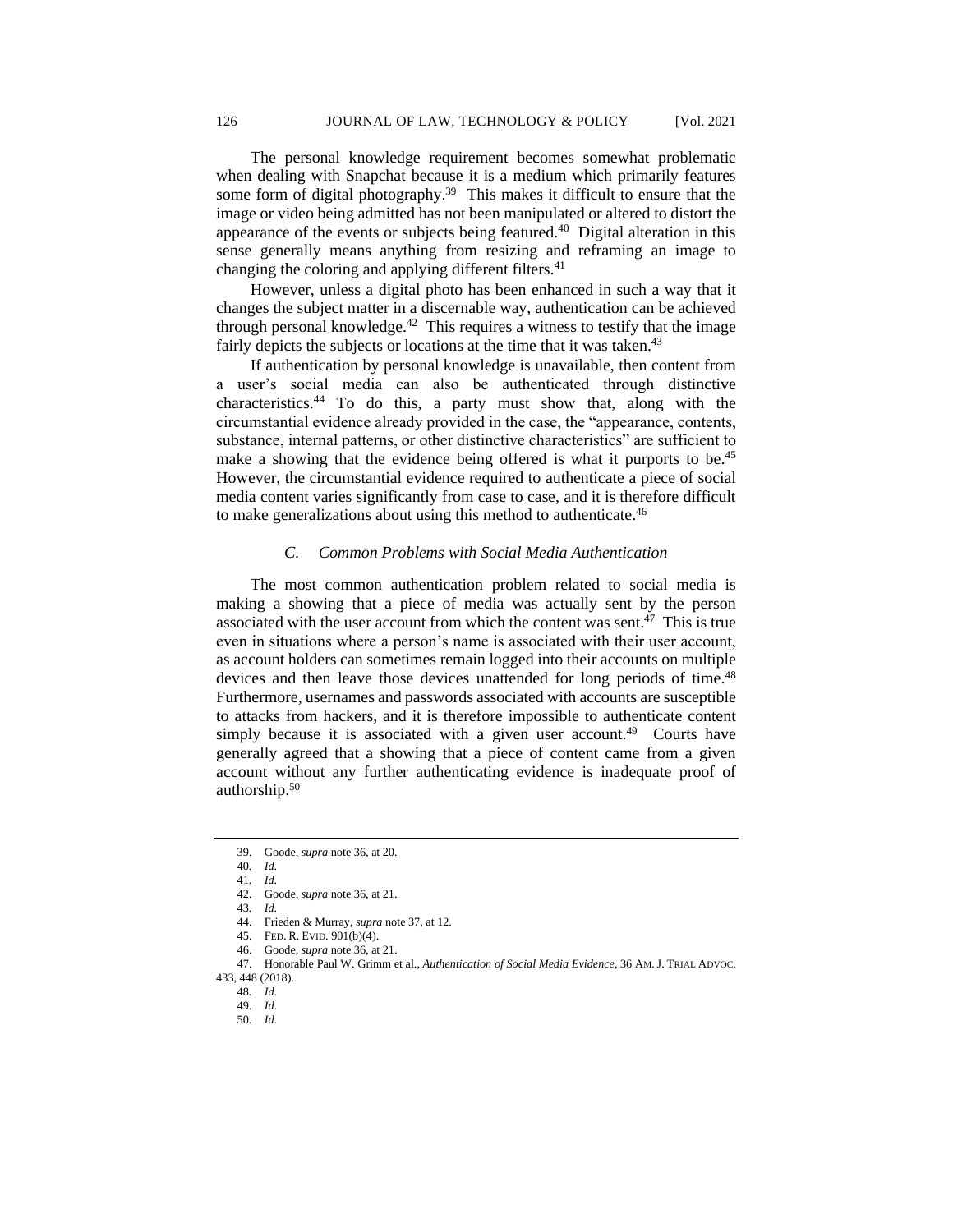An example of the principles mentioned above can be found in *Tienda v.*  State, a 2012 Texas criminal case.<sup>51</sup> Tienda was charged with murder, and at his trial the prosecution attempted to introduce evidence from multiple MySpace pages allegedly belonging to him.<sup>52</sup> Prosecutors put the victim's sister on the stand as a sponsoring witness for the MySpace pages, as well as a detective who could testify that gangs in the area typically used MySpace pages to carry out gang-related activities.<sup>53</sup> Each account stated that it had been created by a nickname typically associated with Tienda, and that the owner of the account lived in Dallas, which is where Tienda was from.<sup>54</sup> The accounts were also all registered to email addresses associated with Tienda and had links to photographs of someone who "strongly resembled" him.<sup>55</sup> Finally, instant messages from the account owner to others referenced details of the murder in question and made reference to the fact that the account owner was being electronically monitored.<sup>56</sup>

Nevertheless, Tienda's attorneys frequently objected to the authentication process for the MySpace accounts.<sup>57</sup> Their primary arguments were that MySpace accounts could be made in someone else's name relatively easily and this would then allow that person to pose as the purported account user to exchange messages and content with others.<sup>58</sup> They further argued that the detective called by the prosecution was not familiar with how MySpace pages were created and therefore couldn't adequately testify.<sup>59</sup> The trial court did not buy these arguments, finding that there was sufficient circumstantial evidence surrounding the authentication process to come to a conclusion that all three accounts were created and used by Tienda.<sup>60</sup> This decision was later upheld by the Texas Court of Appeals.<sup>61</sup>

*State v. Assi*, a criminal case litigated in the same year, exposed a similar set of problems with the authentication process. $62$  Assi, who was being prosecuted for the murder of a rival gang member, allegedly had a MySpace page with the username "Flaco," a well-known nickname of his.<sup>63</sup> The authentication process for this page relied on evidence taken from the page itself, specifically photos of Assi himself.<sup>64</sup> These photos showed Assi posing with weapons and "throwing up gang signs," and the prosecution was able to call witnesses who could testify to the page belonging to him.<sup>65</sup> The court here also

<sup>51.</sup> Tienda v. State, 358 S.W.3d 633 (Tex. Crim. App. 2012).

<sup>52</sup>*. Id.* at 634.

<sup>53</sup>*. Id.* at 635.

<sup>54</sup>*. Id.*

<sup>55</sup>*. Id.* 56*. Id.* at 636.

<sup>57</sup>*. Id.*

<sup>58</sup>*. Id.*

<sup>59.</sup> *Id.*

<sup>60</sup>*. Id.*

<sup>61</sup>*. Id.* at 637.

<sup>62</sup>*.* State v. Assi, No. 1 CA-CR 10-0900, 2012 WL 3580488 (Ariz. Ct. App. Aug. 21, 2012).

<sup>63</sup>*. Id.* at \*3.

<sup>64</sup>*. Id.*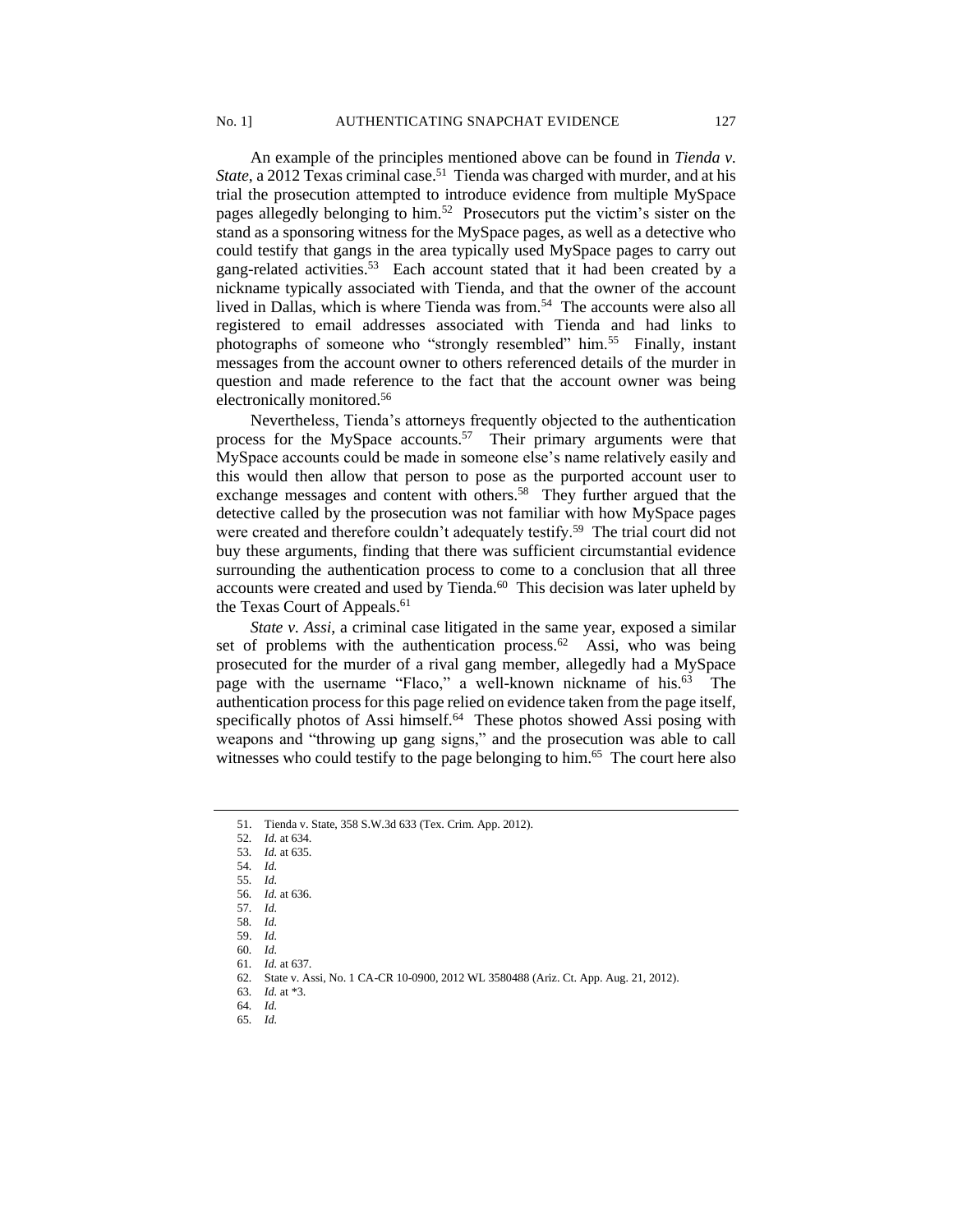found that there was sufficient circumstantial evidence to corroborate that the page belonged to Assi.<sup>66</sup>

While many of the problems associated with authenticating MySpace profiles can also be applied to Snapchat, there are other problems with authenticating Snaps unique to the platform.<sup>67</sup> Specifically, the transient nature of Snapchat content, both through user behavior and company policy, can occasionally present problems for prosecutors.<sup>68</sup> Photos and videos exchanged on the app are deleted from what the user is able to access, and the content is also deleted by the company from its own servers.<sup>69</sup> The timing of this deletion process depends on the format of the Snapchat content.<sup>70</sup> Direct messages are automatically deleted once they have been viewed by the intended recipient, while Stories are automatically deleted after 24 hours.<sup>71</sup>

The only way for a recipient of Snapchat content to permanently store it is to use their own image-capture software.<sup>72</sup> This process is called screenshotting, which creates an exact copy of the image currently on the screen and saves it to their cell phone.<sup>73</sup> When a recipient of a Snap screenshots it, the sender is accordingly notified. <sup>74</sup> There is, however, a method that some Snapchat recipients use to screenshot a Snap without notifying the sender.<sup>75</sup> Namely, rather than taking a screenshot, the recipient can use another person's phone to record or take a picture of the content being displayed on their own device.<sup>76</sup> This method is commonly used in cases where the recipient is aware that they are receiving Snapchat content that depicts some kind of criminal activity.<sup>77</sup> Authenticating Snapchat content gathered through either of the above approaches generally requires prosecutors to call the recipients of the content to the stand as witnesses, where they can then verify that the content is a fair and accurate depiction of the events that took place.<sup>78</sup>

#### III. ANALYSIS

The authentication process for content gathered from the Snapchat accounts of criminal defendants still varies significantly on a state-by-state basis. There are currently two states' approaches to the question of authenticating

<sup>66</sup>*. Id.* at \*18.

<sup>67</sup>*. See When Does Snapchat Delete Snaps and Chats?*, SNAPCHAT, https://support.snapchat.com/en-US/a/when-are-snaps-chats-deleted (last visited Apr. 26, 2021) (explaining that most messages sent on Snapchat are deleted).

<sup>68</sup>*. Id.*

<sup>69</sup>*. Privacy Policy*, SNAPCHAT, https://www.snap.com/en-US/privacy/privacy-policy (last modified Nov. 24, 2019).

<sup>70</sup>*. When Does Snapchat Delete Snaps*, *supra* note 67.

<sup>71</sup>*. Id.*

<sup>72</sup>*. Id.*

<sup>73.</sup> Elise Moreu, *How to Take Snapchat Screenshot*, LIFEWIRE (Nov. 4, 2019), https://www.lifewire.com/ capturing-snapchat-screenshots-3485993.

<sup>74</sup>*. Id.*

<sup>75</sup>*.* People v. Gray, 2019 WL 2314572, \*2 (Ill. App. Ct. 2019).

<sup>76</sup>*. Id.*

<sup>77</sup>*. Id.*

<sup>78</sup>*.* Pugh v. State, 270 So. 3d 949, 957 (Miss. App. Ct. 2018).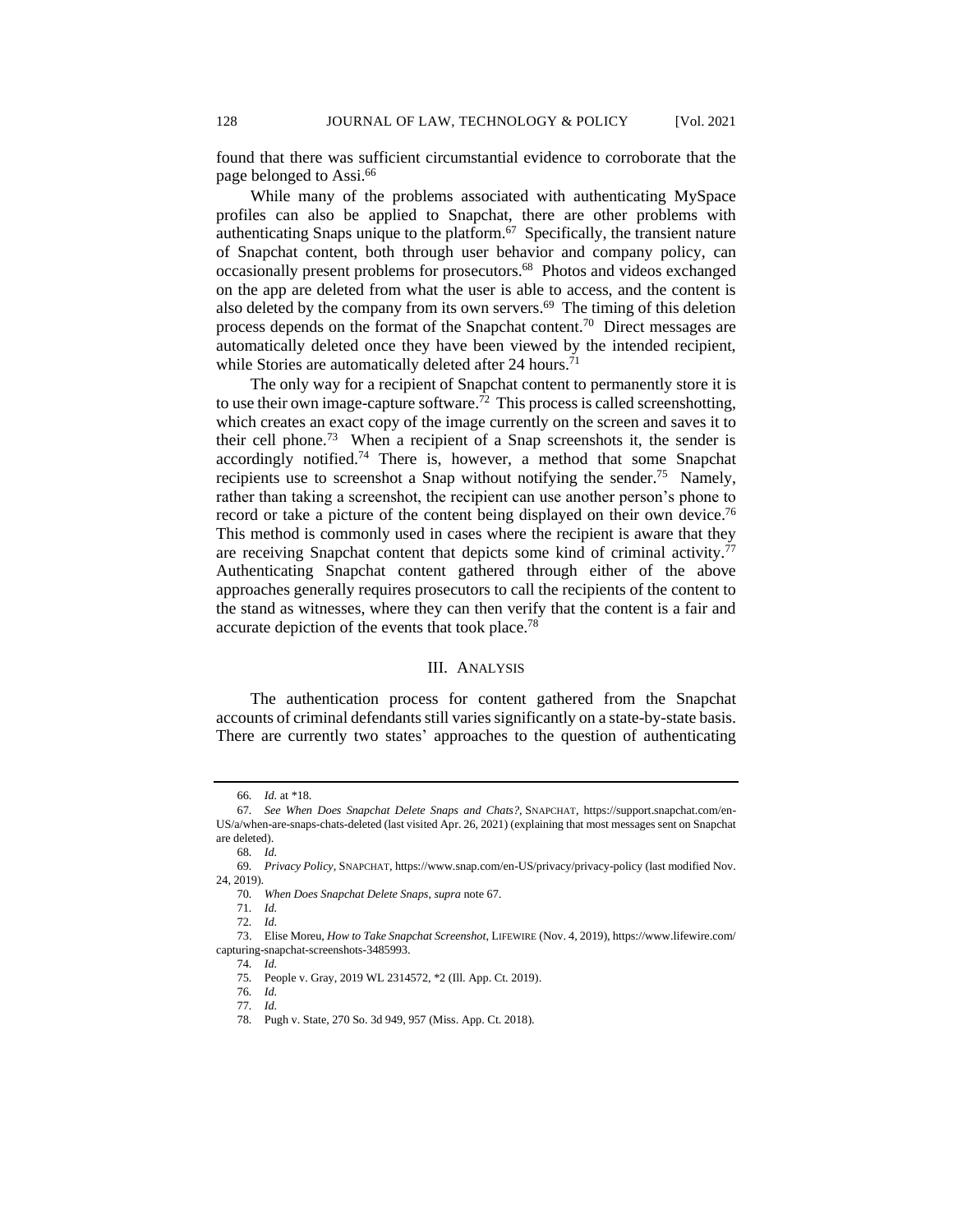social media evidence.<sup>79</sup> This section will explore both of these approaches and provide examples of outcomes when either of them is used during the course of criminal trial proceedings. It will also briefly explore the federal precedent for authenticating social media content, as well as the limited precedent for authentication of social media content in the state of Illinois.

## *A. The Maryland Approach*

#### *1. Overview*

The Maryland Approach to authenticating social media content in criminal cases comes from the Court of Appeals Decision in *Griffin v. Maryland.*<sup>80</sup> Of the two standards discussed in this Note, the Maryland Approach provides the higher standard. The basic tenets of the Maryland Approach were articulated by the court as follows: to properly authenticate social media posts in Maryland, the admitting party should either (1) ask the purported creator if she created the profile and the post in question, (2) search the internet history and hard drive of the purported creator's computer to determine whether that computer was used to originate the social networking profile and post in question, or (3) obtain information directly from the social networking site to establish the identity of the creator and link the post in question to the person who initiated it.<sup>81</sup> The most important component of the court's rationale in articulating this standard is the concern that social media content may have been fraudulently created by someone other than the purported user.<sup>82</sup>

#### *2. Factual Background*

This action arose out of a petition by Antoine Levar Griffin after he was convicted of multiple shooting charges in conjunction with the death Darvell Guest.<sup>83</sup> Guest had been shot to death at Ferrari's Bar, a local hangout in Perryville, Maryland.<sup>84</sup> At trial, the State attempted to introduce the MySpace profile of Griffin's girlfriend Jessica Barber.<sup>85</sup> Printed pages from the Myspage page showed a profile name of "Sistasouljah," a nickname of Barber's, as well as descriptions of her hometown and date of birth.<sup>86</sup> The page also contained a photograph of an embracing couple and a blurb that read as follows: "FREE BOOZY!!!! JUST REMEMBER SNITCHES GET STITCHES!! U KNOW WHO YOUR ARE!!"<sup>87</sup>

<sup>79</sup>*. Compare* Griffin v. Maryland, 19 A.3d 415 (Md. 2011) (using a higher authentication standard for social media evidence), *with* Tienda v. State, 358 S.W.3d 633 (Tex. Crim. App. 2012) (using a more moderate authentication standard for social media evidence).

<sup>80.</sup> *Griffin*, 19 A.3d at 415.

<sup>81</sup>*. Id.* at 427–28.

<sup>82</sup>*. Id.*

<sup>83</sup>*. Id.* at 418.

<sup>84</sup>*. Id.*

<sup>85</sup>*. Id.*

<sup>86</sup>*. Id.*

<sup>87</sup>*. Id.*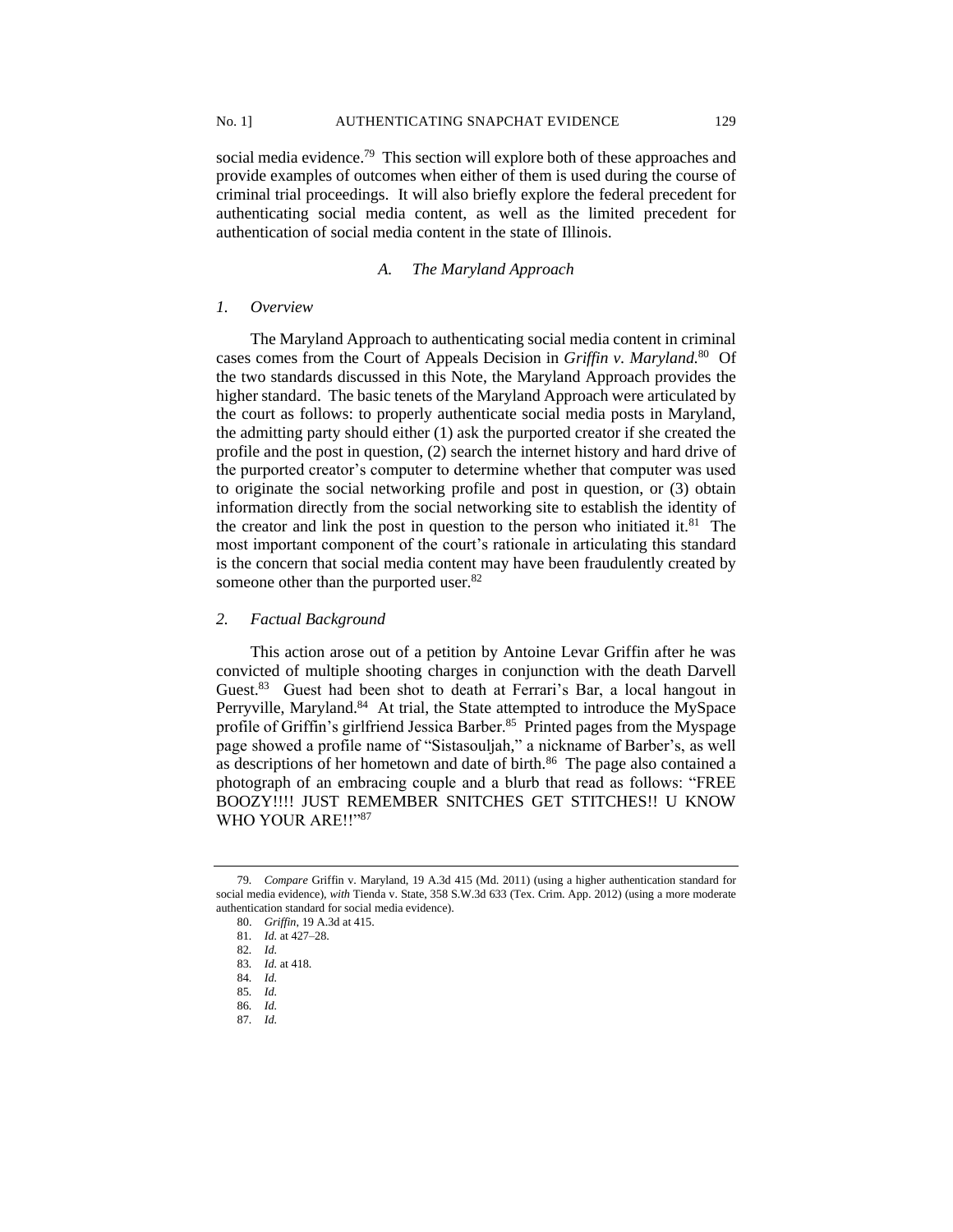When Barber was called to the stand to testify about her role in the incident involving her boyfriend, the State chose not to question her about the printed pages from her MySpace page.<sup>88</sup> Instead, the prosecution attempted to authenticate the page through the testimony of the lead investigator on the case, Sergeant John Cook, to which defense counsel objected by arguing that the State would not be able to establish that Cook had sufficient personal knowledge to make a showing that the Myspace page actually belonged to Barber.<sup>89</sup> Defense counsel was allowed to voir dire investigator Cook outside the presence of the jury, but this ultimately led the trial judge to rule that Cook could testify in support of redacted portions of the Myspace profile.<sup>90</sup> Griffin was convicted at trial and appealed to the intermediate court where he lost.<sup>91</sup>

When the decision was appealed to the Maryland Court of Appeals, the Court of Appeals held that the prosecution failed to properly authenticate the Myspace pages pursuant to Maryland Rule 5-901, the state equivalent to Rule 901 of the Federal Rules of Evidence.<sup>92</sup> Specifically, it found that the prosecution failed to adequately link both the profile itself and the "snitches get stitches" post to Griffin's girlfriend. $93$  The court also found that the trial court failed to acknowledge the possibility that that another user could have created a profile and authored the posts in question.<sup>94</sup>

## *3. Recent Updates*

In the years since the decision in *Griffin* was handed down, the Maryland Court of Appeals has attempted to clarify the standard used for authenticating social media evidence.<sup>95</sup> Five years after the opinion in *Griffin* was written, the court passed a decision in *State v. Sublet*, which recognizes a need for the creation of a standard that aligns more closely with the Maryland Rules of Evidence.<sup>96</sup> Like the decision in *Griffin*, the court recognized that authenticating social media posts presents unique challenges because proving authorship can be complicated by factors relating to anonymity and ease of accessing  $accounts.<sup>97</sup>$  This means, the court found, that authentication is linked closely with actual ownership and the ease with which other parties are able to access a given account.<sup>98</sup> In its holding, the court emphasized the need to focus on distinctive characteristics to authenticate social media evidence.<sup>99</sup> This holding

<sup>88</sup>*. Id.*

<sup>89.</sup> *Id.* at 422.

<sup>90</sup>*. See* Cummings, *supra* note 13, at 109 (explaining that the voir dire process established sufficient circumstantial evidence, including investigative knowledge of Barber's nickname and relation to Griffin, to allow Cook to testify in support of the printed Myspace pages).

<sup>91.</sup> Griffin, 19 A.3d at 428.

<sup>92</sup>*. Id.* at 422.

<sup>93</sup>*. Id.* at 423.

<sup>94</sup>*. Id.* at 427.

<sup>95</sup>*. Id*. *See* Sublet v. State, 113 A.3d 695, 698 (Md. 2015) (clarifying the standards and procedures associated with authenticating social media accounts).

<sup>96.</sup> Griffin, 19 A.3d at 428; Sublet v. State, 113 A.3d at 710–11.

<sup>97</sup>*.* Sublet, 113 A.3d at 710–11.

<sup>98.</sup> *Id.* at 712–13.

<sup>99</sup>*. Id.* at 718.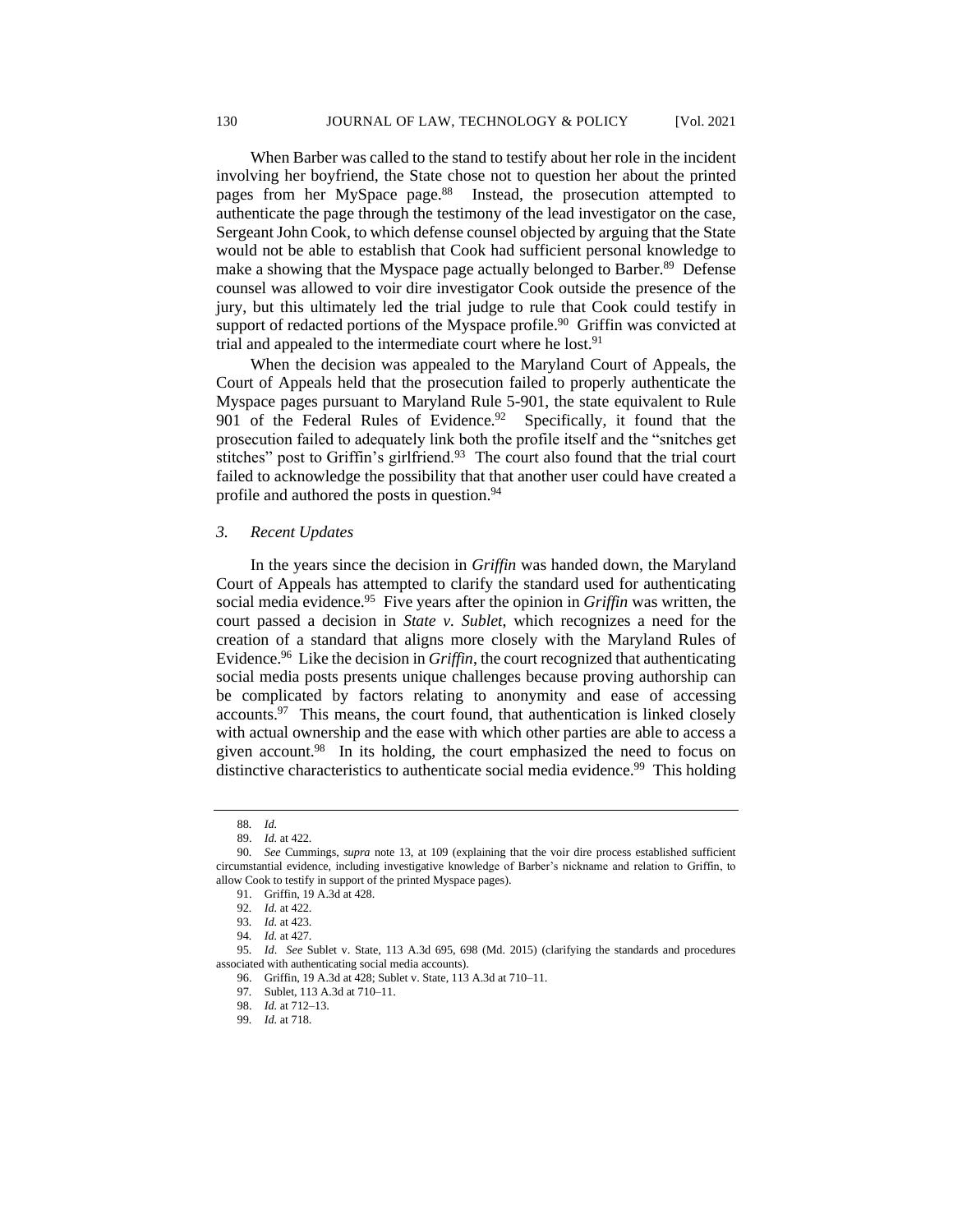contributes to the Maryland Approach to authentication being a much stricter standard than the one used by courts in Texas.<sup>100</sup> In the context of Snapchat use, this heightened standard could present problems since the profiles sometimes lack defining characteristics that could allow a jury to distinguish whether a user created the content in question.<sup>101</sup>

#### *B. The Texas Approach*

The Texas Approach to authenticating social media content in criminal trials comes from *Tienda v. State*, whose facts have already been discussed above. Courts following the Texas Approach apply a more moderate approach to the admission of social media evidence.<sup>102</sup> The proponent of a piece of evidence must essentially show what a "reasonable juror" would need to by persuaded that a piece of evidence is authentic.<sup>103</sup> The burden then shifts to the objecting party to show that the piece of evidence is not authentic.<sup>104</sup> The *Tienda* court recognized that its approach was a comparatively flexible alternative to the high standard advocated by the court in *Griffin v. Maryland*. 105

The factual background of *Tienda v. State* has already been provided in an earlier section, so this section will focus on the Texas Court of Appeals response to the authentication issues raised by the defendant.<sup>106</sup> The primary question that the court was forced to grapple with was whether sufficient evidence was presented to establish a *prima facie* showing that the social networking pages offered by the prosecution were actually authored by the defendant.<sup>107</sup> Specifically, prosecutors sought to admit three Myspace profile pages which contained posts that were relevant to the commission of the offense that the defendant allegedly committed.<sup>108</sup> These pages were allegedly registered to and maintained by the defendant.<sup>109</sup> In order to authenticate the pages, the prosecution called the defendant's sister, who could testify to having seen some of the pictures and posts made on the page and could corroborate that they were made by the defendant.<sup>110</sup>

The intermediate Texas appellate court found that there was sufficient "individualization" in the comments and pictures on the Myspace profiles to satisfy Texas Rule of Evidence  $901(b)(4)$ .<sup>111</sup> It affirmed the decision of the lower court to admit the evidence, as there was sufficient evidence to support a finding that the person depicted on the Myspace profile had provided the

<sup>100</sup>*. See generally* George L. Blum, *Authentication of Social Media Records and Communications*, 40 AM. L. REP. 46 (2019) (describing the stricter standard found in the Maryland Approach).

<sup>101.</sup> Bayer et al., *supra* note 21, at 968.

<sup>102.</sup> Tienda v. State, 358 S.W.3d 633, 634 (Tex. Crim. App. 2012).

<sup>103</sup>*. Id.* at 642.

<sup>104</sup>*. Id.*

<sup>105</sup>*. Id.*; Griffin v. Maryland, 19 A.3d 415, 426–27 (Md. 2011).

<sup>106.</sup> Tienda, 358 S.W.3d at 647.

<sup>107</sup>*. Id.* at 636.

<sup>108</sup>*. Id.* at 634.

<sup>109</sup>*. Id.* at 637–38.

<sup>110</sup>*. Id.* at 634.

<sup>111.</sup> *Id.* at 637.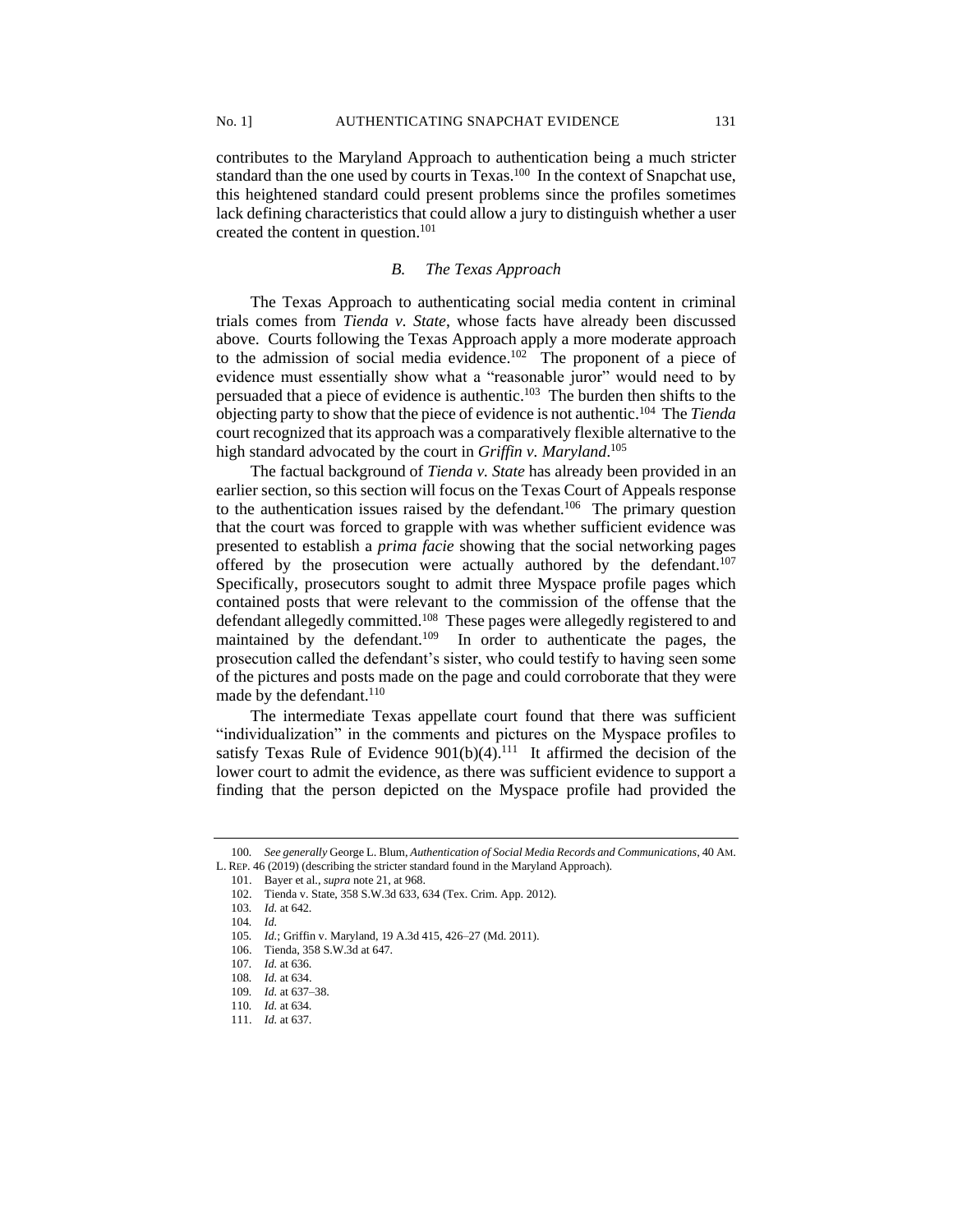information that the State was attempting to enter into evidence.<sup>112</sup> This decision was affirmed by the Texas Criminal Court of Appeals.<sup>113</sup>

The Supreme Court of Texas explained that authentication of social media content requires a baseline showing that the matter in question is what the proponent claims it to be.<sup>114</sup> The court then went on to explain that making this determination is up to trial judges, as it is their "primary gatekeeping function" in dealing with evidentiary matters that gives them the ultimate say when it comes to questions of authentication.<sup>115</sup>

After explaining a judge's important role in the authentication process for social media content, the court went on to stress the flexibility of that process.<sup>116</sup> Specifically, the court suggested that there are many different methods of authenticating evidence that comes from social media sources, including through personal knowledge or by some combination of circumstantial evidence.<sup>117</sup> This flexibility was further illustrated by the suggestion that the authentication process itself should vary based on the previous evidence admitted over the course of the trial.<sup>118</sup> It suggested that, due to nearly constant innovation in different social media platforms and apps, there is no one way to authenticate evidence that comes from one of those sources.<sup>119</sup>

The court concluded its opinion by addressing the decision reached by the Maryland court in *Griffin v. State*—it suggested that the possibility of fraud and deception, the primary rationale behind the high standard advocated for by the Maryland court, is something for a jury to consider once the prosecution has made a *prima facie* showing that the content was maintained by someone with personal knowledge.<sup>120</sup> Ultimately, the court found that a more relaxed standard would be better able to handle the diverse set of problems that might arise when it comes to introducing different forms of social media content.<sup>121</sup>

## *C. Federal Precedent*

Both the Texas and Maryland courts were preceded by a federal case, *Lorraine v. Markel American Insurance Company*. 122 This case is seen as an exhaustive guide to the admissibility of social media evidence in trials, and the case features a lengthy section on authenticating such evidence during the course

<sup>112</sup>*. Id.*

<sup>113</sup>*. Id.*

<sup>114.</sup> *Id.* at 640. 115*. Id.* at 647.

<sup>116</sup>*. Id.* at 649.

<sup>117</sup>*. Id.*

<sup>118</sup>*. Id.*

<sup>119</sup>*. Id.*

<sup>120.</sup> *Id.* at 651.

<sup>121</sup>*. Id.*

<sup>122</sup>*. See generally* Lorraine v. Markel American Insurance Company, 241 F.R.D. 534 (D. Md. 2007) (determining that proper, authenticated evidence is required for a motion to be successful). *See also* Ed Finkel, *Building Your Case with Social Media Evidence*, 102 ILL. B. J. 276, 279 (2014) (referring to *Loraine* as the "godfather of all cases" when it comes to issues of authentication for social media evidence).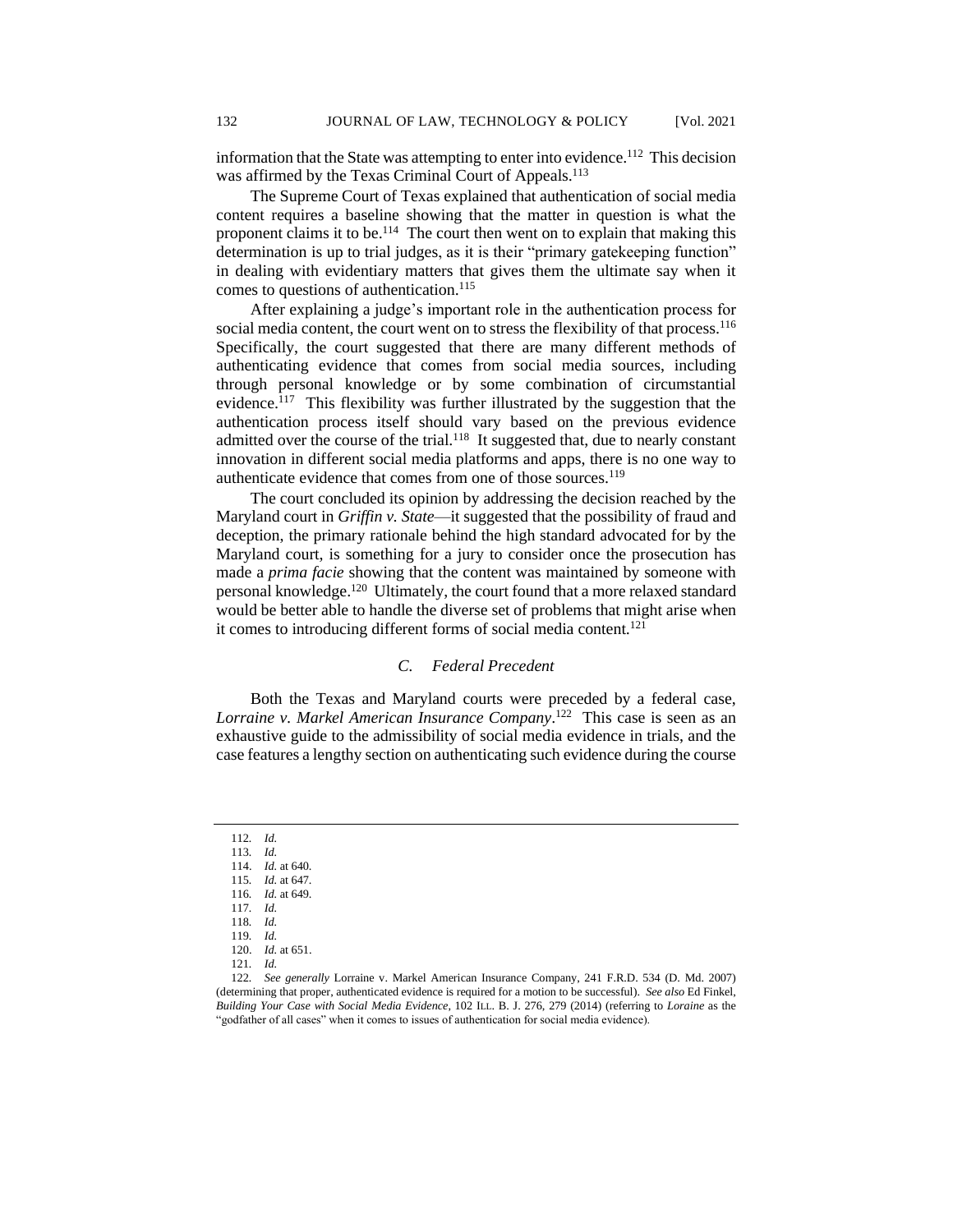of trial.<sup>123</sup> The opinion was written by Judge Paul Grimm, who is considered to be the leading jurist on the admissibility of social media evidence.<sup>124</sup> In it, Judge Grimm identified several useful tools for authenticating such evidence, including using the distinctive characteristics of specific posting habits to show that a user has a habit of posting in a certain way.<sup>125</sup> This specific characteristics approach has since been used in a number of other federal cases where social media content made up a significant portion of the available evidence.<sup>126</sup>

In *United States v. Vayner*, for example, the Second Circuit found that something beyond a defendant's name, photograph, and other biographical information was needed to properly authenticate their social media profile.<sup>127</sup> The court stated that the bar for authentication of social media evidence is not particularly high, but that it is still necessary to provide enough circumstantial evidence to conclusively suggest that a social media profile is what it purports to be.<sup>128</sup> Essentially, something beyond basic biographical information is required to ensure that a social media profile can be properly authenticated.<sup>129</sup>

This standard has been used by other courts since the *Vayner* decision was passed down, and it seems to be closer to the Maryland Approach to authentication than to the Texas Approach.<sup>130</sup> Requiring something beyond basic levels of biographical information is also important when analyzing how Snapchats should be authenticated, since most Snapchat profiles do not contain any kind of biographical information beyond perhaps the name of the user with whom the account is associated.<sup>131</sup>

## *D. Illinois Precedent*

The seminal case for authenticating social media posts in Illinois is *People v. Kent*, an Appellate Court case that held that an IP address was likely sufficient to authenticate the Facebook post in question, in addition to other biographical information that could be discerned from the post such as name and appearance of the subject in question.<sup>132</sup> In reaching this decision, the Appellate Court relied heavily on the decision in *Vayner*. 133 It found that while the IP addresses provided were a strong signal that the posts could be authenticated, the proponents lacked sufficient additional biographical information to pass the

<sup>123.</sup> Breanne M. Democko, Comment, *Social Media and the Rules on Authentication*, 43 U. TOL. L. REV. 367, 395 (2012).

<sup>124</sup>*. Id.*

<sup>125</sup>*.* Lorraine, 241 F.R.D. at 548.

<sup>126.</sup> Linda Greene, *Mining Metadata: The Gold Standard for Authenticating Social Media Evidence*, 68 DEPAUL L. REV. 103, 112 (2017).

<sup>127</sup>*.* United States v. Vayner, 769 F.3d 125, 133 (2d Cir. 2014).

<sup>128</sup>*. Id.*

<sup>129.</sup> Greene, *supra* note 126, at 112.

<sup>130</sup>*. See* Vayner, 769 F.3d at 134 (stating the need for circumstantial evidence to authenticate evidence); Griffin, 19 A.3d at 428 (describing the higher standard in Maryland); Tienda v. State, 358 S.W.3d 633, 647 (Tex. Crim. App. 2012) (explaining the authentication standard in Texas).

<sup>131</sup>*. Privacy Settings*, *supra* note 25.

<sup>132.</sup> People v. Kent, 81 N.E.3d 578, 595 (Ill. App. Ct. 2017) (holding in dicta that the IP addresses for a Facebook post were sufficient to show that the post was authored by the person who the proponents of the evidence say authored it).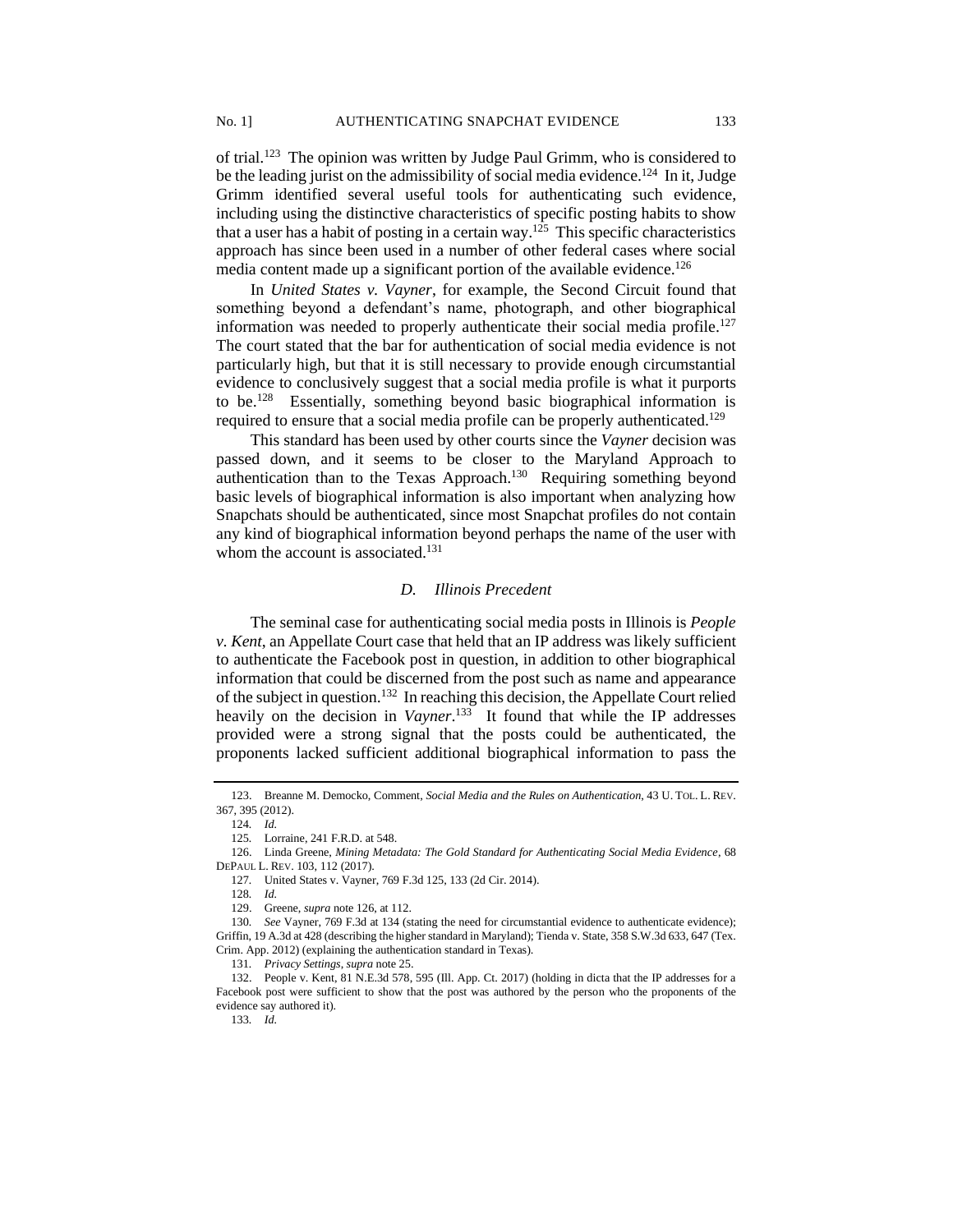[B]usiness records of an internet service provider or cell phone company show[ing] that the communication originated from the purported sender's personal computer or cell phone under circumstances in which it is reasonable to believe that only the purported sender would have had access to the computer or cell phone.<sup>136</sup>

The fact that *Tienda* was cited as an example of the types of authentication strategies that might be used shows that Illinois courts might be open to adopting the more liberal Texas standard when it comes to the authentication of Snapchat evidence.<sup>137</sup> Courts in Illinois have wavered somewhat in a string of unpublished opinions about the standard that should be used for authenticating these types of materials.<sup>138</sup> Creating a common standard could contribute to overall efficiency in the court system by allowing for a more uniform set of rules with respect to the authentication process.

## *E. Circumstantial Considerations*

As a result of the unique nature of social media posts, courts have struggled to find a consistent set of rules when attempting to authenticate evidence that comes from user-generated online sources.<sup>139</sup> It is up to the litigants at trial to provide sufficient circumstantial evidence to prove that the piece of social media being offered is what its proponent purports it to be.<sup>140</sup> Generally speaking, the most common strategy used to authenticate a social media message is to present testimony from the recipient of the social media message.<sup>141</sup> For example, in *Campbell v. State*, a 2012 case from Texas, the court found that a series of Facebook messages, which were printed out and shown to the jury, could be authenticated by having the recipient of the messages testify that she really had received them and that she had not sent them to herself.<sup>142</sup> A majority of courts nationwide, however, have found that simply calling on the recipient of a social media message as a means of authentication is insufficient.<sup>143</sup> The primary rationale behind this trend is that social media accounts are capable of being

142*. Id.*

<sup>134</sup>*. Id.*

<sup>135</sup>*. Id.*

<sup>136</sup>*. Id.*

<sup>137.</sup> Greene, *supra* note 126, at 112.

<sup>138</sup>*. Id.*

<sup>139</sup>*. See* Paul W. Grimm et al., *Authentication of Social Media Evidence*, 36 AM. J. TRIAL ADVOC. 433, 441 (2013) (explaining the disparity in social media authentication methods among courts nationwide).

<sup>140</sup>*. See* State v. Eleck, 23 A.3d 818, 822 (Conn. App. Ct.) (giving a general background on the ways in which social media evidence might be authenticated at a criminal trial).

<sup>141.</sup> *See* Campbell v. State, 382 S.W.3d 545, 551 (Tex. Ct. App. 2012) (finding that in-court testimony from the recipient of a Facebook message was sufficient to establish authentication).

<sup>143</sup>*. See* Smith v. State, 136 So.3d 432, 434 (Miss. 2014) (explaining that additional testimony is sometimes necessary to establish a user's personal knowledge of the account in question).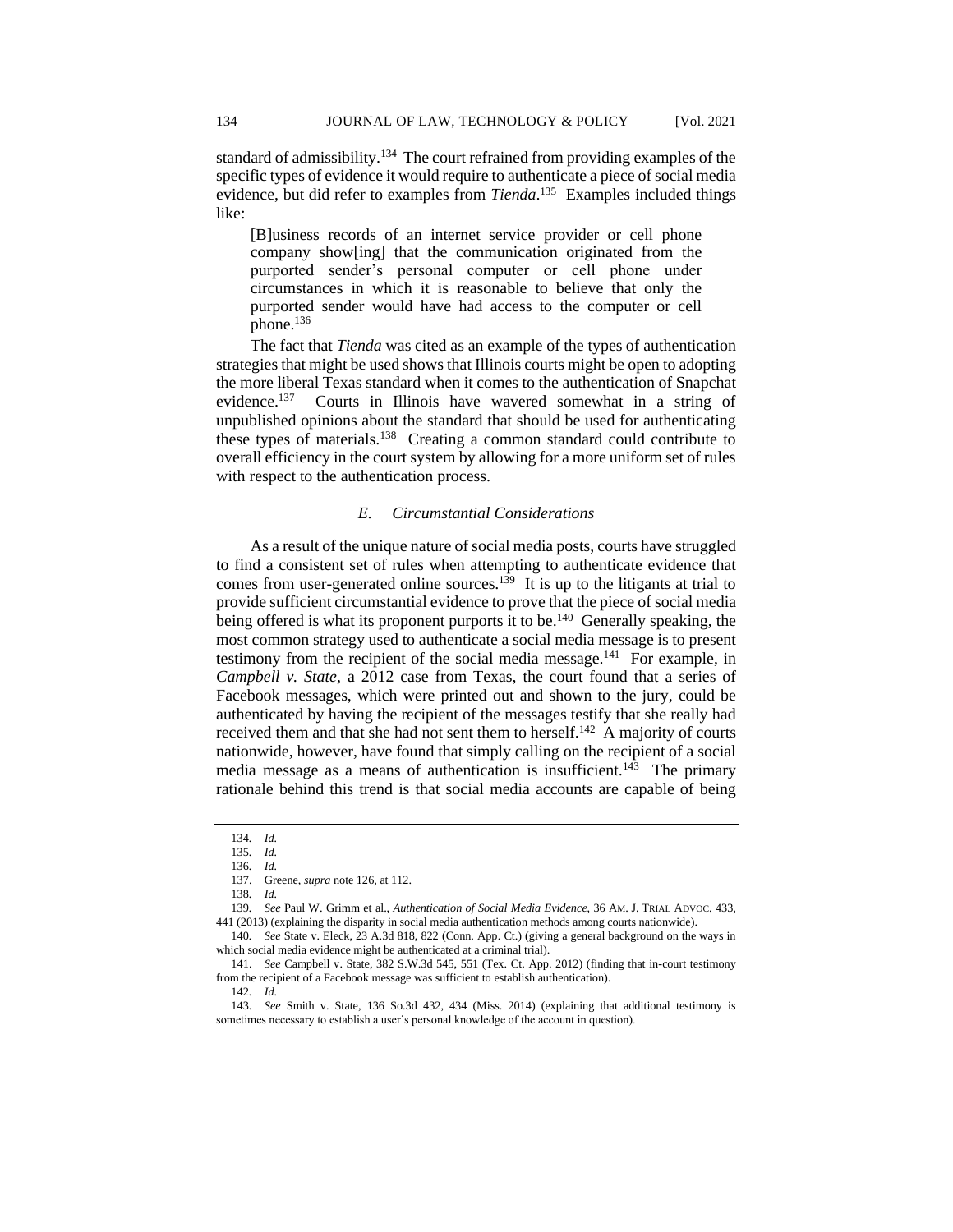account.<sup>144</sup>

manipulated by users other than the person whose name is associated with the

## *F. Metadata Approach*

Recently, a new approach to the authentication of social media evidence that focuses on metadata has made some headway, and its proliferation could have a substantial effect on the ways in which attorneys go about authenticating Snapchat evidence in criminal trials.<sup>145</sup> Generally speaking, metadata is any data that is generated automatically as a function of the application being used.<sup>146</sup> The metadata contained in a given social media post can vary dramatically based on the platform used, but it generally gives information such as how, when, and where a user posts to their account.<sup>147</sup> In the context of Snapchat, metadata might describe which smartphones were used to access a given account, as well as the IP addresses and mobile numbers of any devices from which posts were made.<sup>148</sup> This information could then be used to identify the originator of a social media post by linking a particular device to the person who had immediate access to it at the time that a post was made.<sup>149</sup> Metadata can be extremely useful for the authentication process of social media in general, especially for Snapchat, which allows users to post from different devices as long as they are logged in with their username and password.<sup>150</sup>

As previously discussed, Rule 901(b)(4) of the Federal Rules of Evidence provides that authentication can be accomplished via distinctive characteristics.<sup>151</sup> The basic biographical information for a person's social media account is provided by their username and any pictures or posts that are sent through the account.<sup>152</sup> Metadata, however, can provide some of the distinctive characteristics that might be crucial to authenticating a given piece of evidence.<sup>153</sup> Metadata provides information such as timestamps and unique identification numbers on posts associated with a given account. In addition, metadata may allow a user to access IP addresses and mobile device identifiers.<sup>154</sup> All of these are distinctive characteristics which might allow a jury to authenticate a piece of evidence with a higher degree of accuracy than they would otherwise be able to without this technology.<sup>155</sup>

<sup>144</sup>*. Id.*

<sup>145</sup>*. See* Greene, *supra* note 126, at 112 (explaining that this method has gained a fair amount of traction in recent years).

<sup>146.</sup> Lindsay Wise & Jonathan S. Landay, *Government Could Use Metadata to Map Your Every Move*, MIAMI HERALD (June 20, 2013), http://www.miamiherald.com/latest-news/article1952644.html.

<sup>147.</sup> Brian Focht, *Metadata Is Key to Getting the "Whole Truth" from Social Media*, CYBER ADVOC. (Jan. 14, 2015), http://www.thecyberadvocate.com/2015/01/14/metadata-is-key-to-whole-truth-in-social-media/.

<sup>148.</sup> *Id.*

<sup>149.</sup> Greene, *supra* note 126, at 112.

<sup>150</sup>*. See id.* at 112 (making a recommendation that metadata be used more frequently in the authentication process for multiple different social media platforms).

<sup>151.</sup> Nicholas O. McCann, *Tips for Authenticating Social Media Evidence*, 100 ILL. BAR. J. 482, 484 (2012).

<sup>152.</sup> Greene, *supra* note 126, at 112.

<sup>153</sup>*. Id.*

<sup>154</sup>*. Id.*

<sup>155</sup>*. Id.*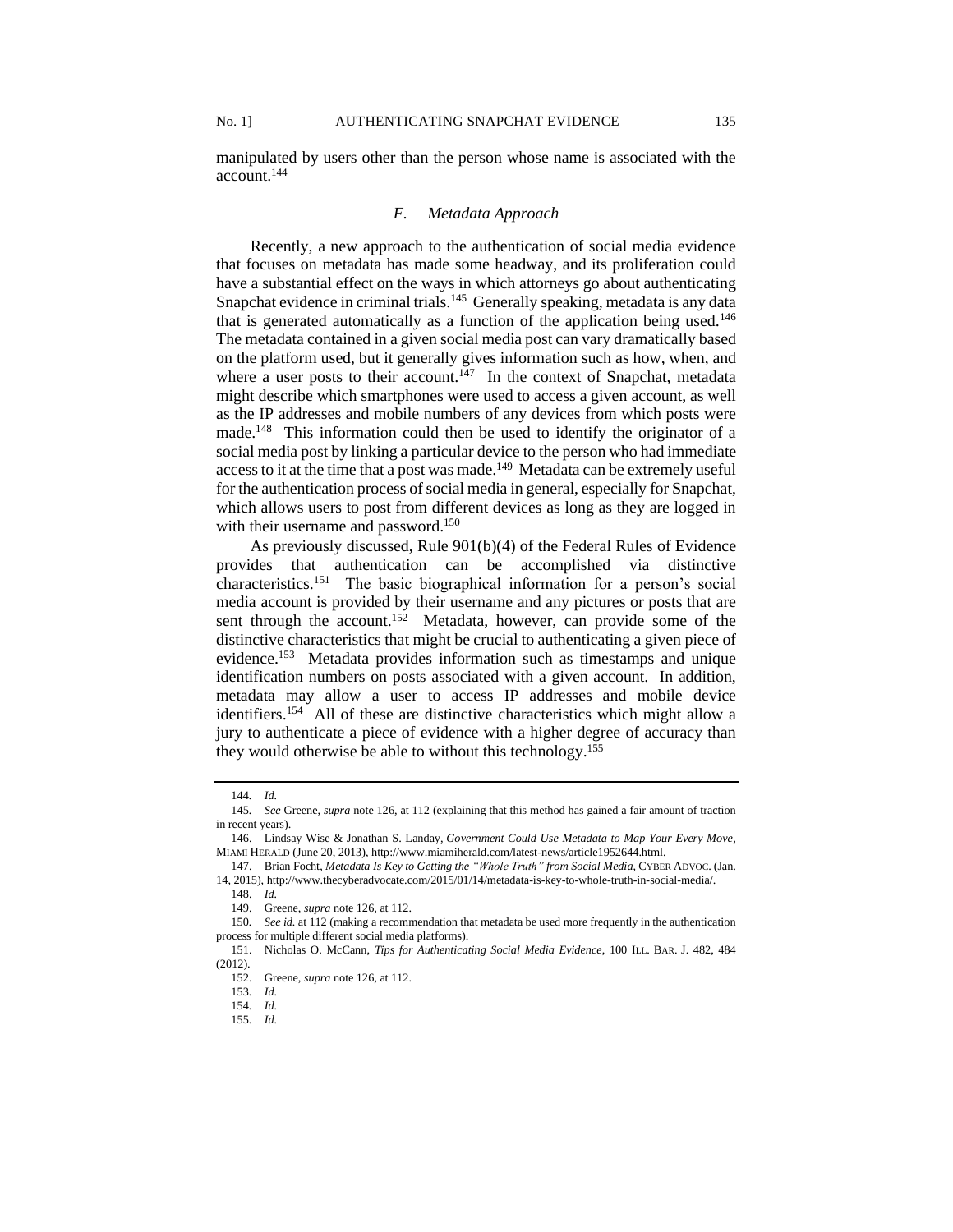#### IV. RECOMMENDATION

The state of Illinois has a set of general standards that it applies to authenticating electronically stored information, or "ESI."<sup>156</sup> Generally, courts in Illinois have applied the same set of standards to electronic documents as they would to any other type of evidence when it comes to the authentication process.<sup>157</sup> However, courts in certain jurisdictions within the state have chosen to apply a stricter standard, finding that there are types of social media evidence which lack the necessary indicia of reliability that would allow them to be easily identifiable.<sup>158</sup> This stricter standard has more in common with the Maryland Approach to social media evidence discussed previously.<sup>159</sup> With social media posts, and Snapchat content in particular, becoming more commonly used in criminal trials throughout the state, Illinois should adopt the Texas Approach when dealing with the authentication process for evidence of Snapchat content. This will allow a wider body of evidence to be used when prosecuting a range of crimes and will lead to increased efficiency within a criminal justice system bogged down by the sheer volume of cases it is tasked with administering at any given time.<sup>160</sup>

#### *A. Unique Elements of Snapchat*

#### *1. Lack of Permanent Content*

One of the elements of the Snapchat operating system that might make the authentication process more difficult as compared to other forms of social media is automatic deletion.<sup>161</sup> As has been previously discussed to some degree, Snaps are deleted after a certain amount of time, and after that point the recipient no longer has access to the content.<sup>162</sup> The only option that recipients have to permanently access Snapchat content sent to them is to take a "screenshot" of the picture or message.<sup>163</sup> The sender is then given a notification that the recipient of the message or picture has taken such an action.<sup>164</sup> Unless recipients take screenshots that could refresh their recollection when testifying, this lack of permanence creates problems when authenticating Snaps because recipients

<sup>156</sup>*. See generally* McCann, *supra* note 151, at 484 (explaining the similarities between the authentication process for regular and electronic media in the state of Illinois).

<sup>157</sup>*. Id.* at 485.

<sup>158</sup>*. Id.* at 482.

<sup>159</sup>*. See supra* Part III.A.

<sup>160</sup>*. See generally* Cherly Niro, *Healing and the Criminal Justice System*, 87 ILL. BAR J. 512, 525 (1999) (explaining that the criminal justice system in Illinois is saddled with cases that it does not have the administrative capacity to handle).

<sup>161</sup>*. When Does Snapchat Delete Snaps and Chats?*, SNAPCHAT, https://support.snapchat.com/en-US/a/when-are-snaps-chats-deleted (last visited Apr. 26, 2021).

<sup>162</sup>*. Id.*

<sup>163.</sup> Joseph Hanlon, *What Is Snapchat?*, WHISTLEOUT (July 29, 2013), http://perma.cc/BVF3-PC9B.

<sup>164</sup>*. Id.*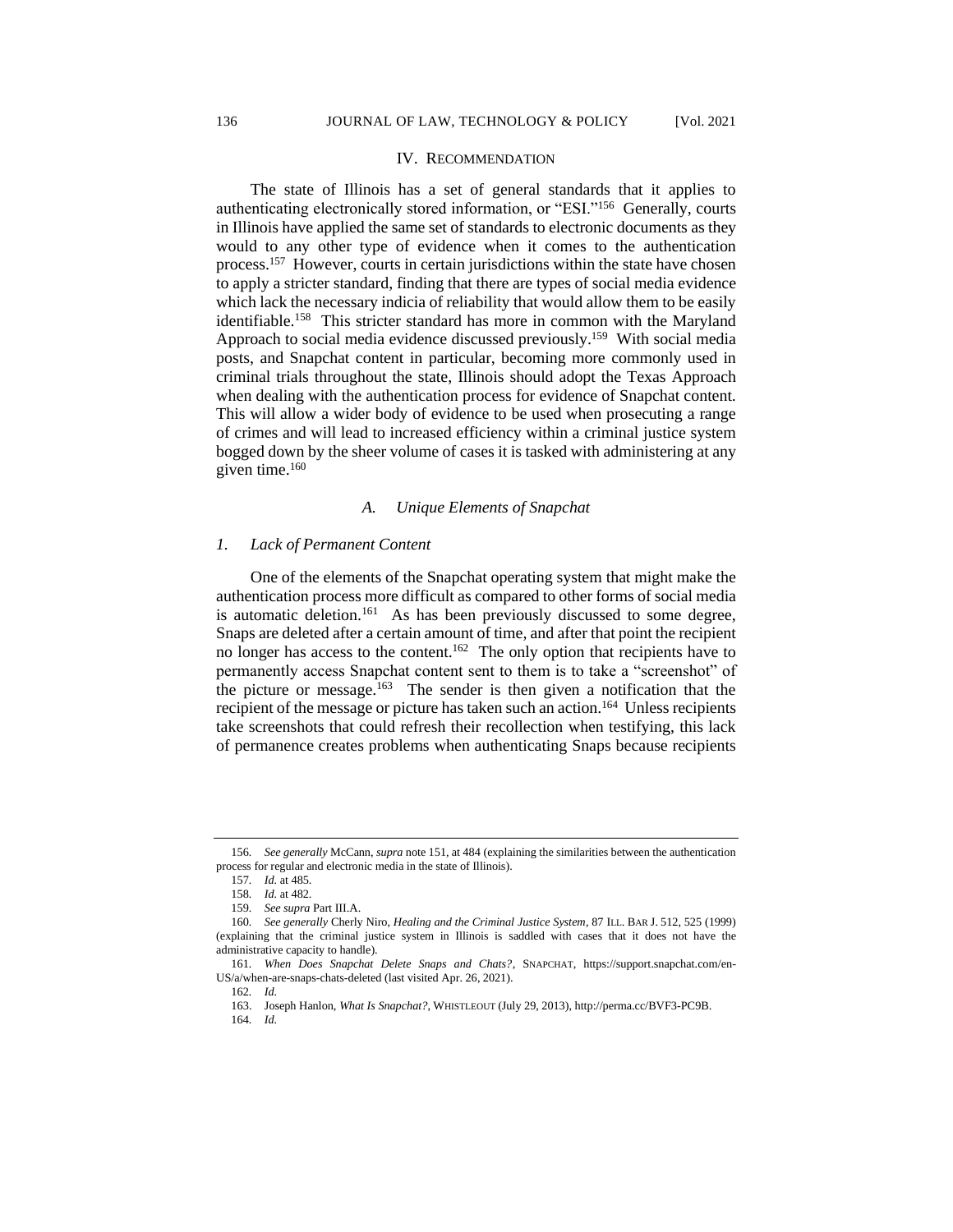must rely almost exclusively on their memory of the Snap or Snaps that they received. 165

One possible solution to this permanence problem is on the horizon. A forensics company in Utah has created a service that allows it to retrieve deleted Snaps.<sup>166</sup> The technology allows the company to hack into the Snapchat app on a user's phone and recreate the Snapchat content which was previously deleted.<sup>167</sup> The technology has not yet been adopted by law enforcement officials, and in the context of litigation, it has only been used in divorce and personal injury cases to prove infidelity or misconduct on the part of a plaintiff.<sup>168</sup> Absent the use of such technology on a larger scale within the criminal trial process, courts must find a more efficient way to allow for the authentication of Snapchat evidence so that it might gain more widespread acceptance.

It becomes necessary to use an approach that allows Snapchat evidence to be authenticated by the jury itself, rather than relying on judges to make an initial determination that enough circumstantial evidence exists to allow it to be brought in at trial.<sup>169</sup> Using the Maryland Approach to authenticate Snapchat materials would give too much weight to a judge's determination of admissibility.<sup>170</sup> For authentication of Snaps, a process which requires testimony from recipients who may no longer have immediate access to the content they are describing, the high threshold created by the Maryland Approach would likely keep out a huge amount of otherwise useful evidence.<sup>171</sup> The Texas Approach, on the other hand, would allow jurors to assess the credibility of the witnesses describing the Snapchat content to be admitted, and then decide whether sufficient evidence of the content's admissibility has been presented.<sup>172</sup> This latter approach would give prosecutors in Illinois the flexibility that they need to authenticate Snapchat evidence that is no longer available in the form in which it was originally sent.

### *2. Availability of Metadata Use*

As mentioned previously, metadata could be useful in the process of authenticating Snaps because of its ability to provide more relevant information about the devices which produce content.<sup>173</sup> The Texas Approach to

<sup>165</sup>*. See* McCann, supra note 151, at 482 (explaining that one of the primary concerns for attorneys attempting to enter social media content into evidence is that witnesses sometimes lack personal knowledge of the content in question).

<sup>166.</sup> Kashmir Hill, *Snapchats Don't Disappear: Forensics Firm Has Pulled Dozens of Supposedly-Deleted Photos from Android Phones*, FORBES (May 9, 2013), https://www.forbes.com/sites/kashmirhill/2013/05/ 09/snapchats-dont-disappear/?sh=5fc6730b2bdd.

<sup>167</sup>*. Id.*

<sup>168</sup>*. Id.*

<sup>169</sup>*. See* Tienda v. State, 358 S.W.3d 633, 642 (Tex. Crim. App. 2012) (holding that the authentication of social media evidence is a question that should be left up to the jury to decide).

<sup>170</sup>*. See* Griffin v. Maryland, 19 A.3d 415, 418 (Md. 2011) (explaining that judges should have some degree of input in making an initial authenticity determination for social media evidence).

<sup>171</sup>*. Id.*

<sup>172</sup>*.* Tienda, 358 S.W.3d at 642.

<sup>173.</sup> Greene, *supra* note 126, at 122–24.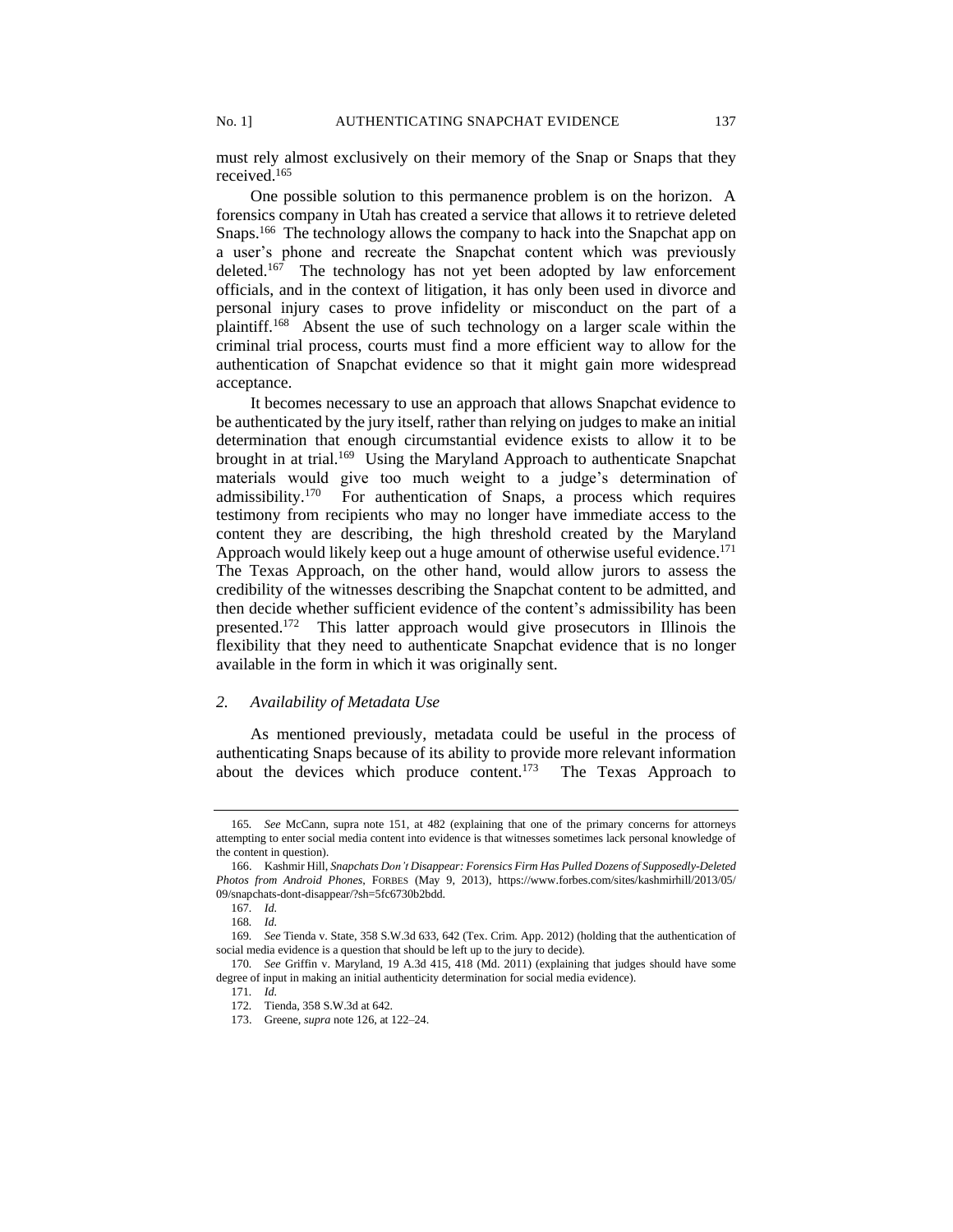authentication might be more useful for allowing the use of such metadata because of the less stringent standard it provides.<sup>174</sup> If attorneys are able to provide metadata in a Texas Approach context, it would increase the likelihood that evidence provided through Snapchat content would be authenticated by a jury and admitted into evidence.<sup>175</sup>

#### *3. Practical Considerations*

When attempting to gather evidence against the defendant in a criminal case, the prosecution must still be sure that its methods are complying with the law. Generally, obtaining social media evidence is governed by The Stored Communications Act ("SCA").<sup>176</sup> While the SCA was originally intended to only apply to text message and e-mail communications, it has since been applied to prohibit social media companies such as Facebook and Snapchat from disclosing personal information to the government without the account owner's consent.<sup>177</sup>

The SCA was originally intended to create a zone of privacy for users while also attempting to balance the Fourth Amendment rights of users with the need for law enforcement officials to gain access to information that they could use in the course of criminal prosecutions.<sup>178</sup> Essentially, it requires that law enforcement officials issue subpoenas to Internet Service Providers, which first forces them to disclose who has control over a piece of communication.<sup>179</sup> Once they figure out who has control over the communication, the same officials must go to the court and attempt to compel disclosure.<sup>180</sup>

The process outlined above can also create problems for the later authentication of the evidence obtained, especially as it relates to the Fourth Amendment rights of the owners of the accounts from which the information is drawn.<sup>181</sup> Generally, in order to gain access to the forms of communication that they seek, in this case Snaps or other data from a user's Snapchat account, law enforcement officials must circumvent users by gaining access to content directly from the platform.<sup>182</sup> The Fourth Amendment implications of this are that users are not aware when their information is being accessed, as Snapchat doesn't have to let them know that it is cooperating with law enforcement agencies.<sup>183</sup> This can create problems at trial during the authentication process

177*. Id.*

<sup>174</sup>*. Id.* at 110.

<sup>175</sup>*. Id.*

<sup>176.</sup> Stored Communications Act, 18 U.S.C. § 2701(a)(1)-(2) (2018).

<sup>178</sup>*. See id.* at 42 (explaining that the Act was a response by Congress to the seeming erosion of privacy rights in the digital age).

<sup>179</sup>*. See id.* at 41 (outlining the steps necessary to issue a subpoena to an Internet Service Provider and the considerations that have to be made in this process).

<sup>180</sup>*. Id.*

<sup>181</sup>*. See generally* Greene, *supra* note 126 (explaining that problems often arise in attempting to authenticate social media evidence that has not been obtained through the proper channels, making it difficult to determine whether it actually is what it purports to be).

<sup>182.</sup> *Id.*

<sup>183</sup>*. See* Victoria Cvek, *Policing Social Media: Balancing the Interests of Schools and Students and Providing Universal Protections for Students' Rights*, 121 PA. ST. L. REV. 583, 588 (2016) (describing the ways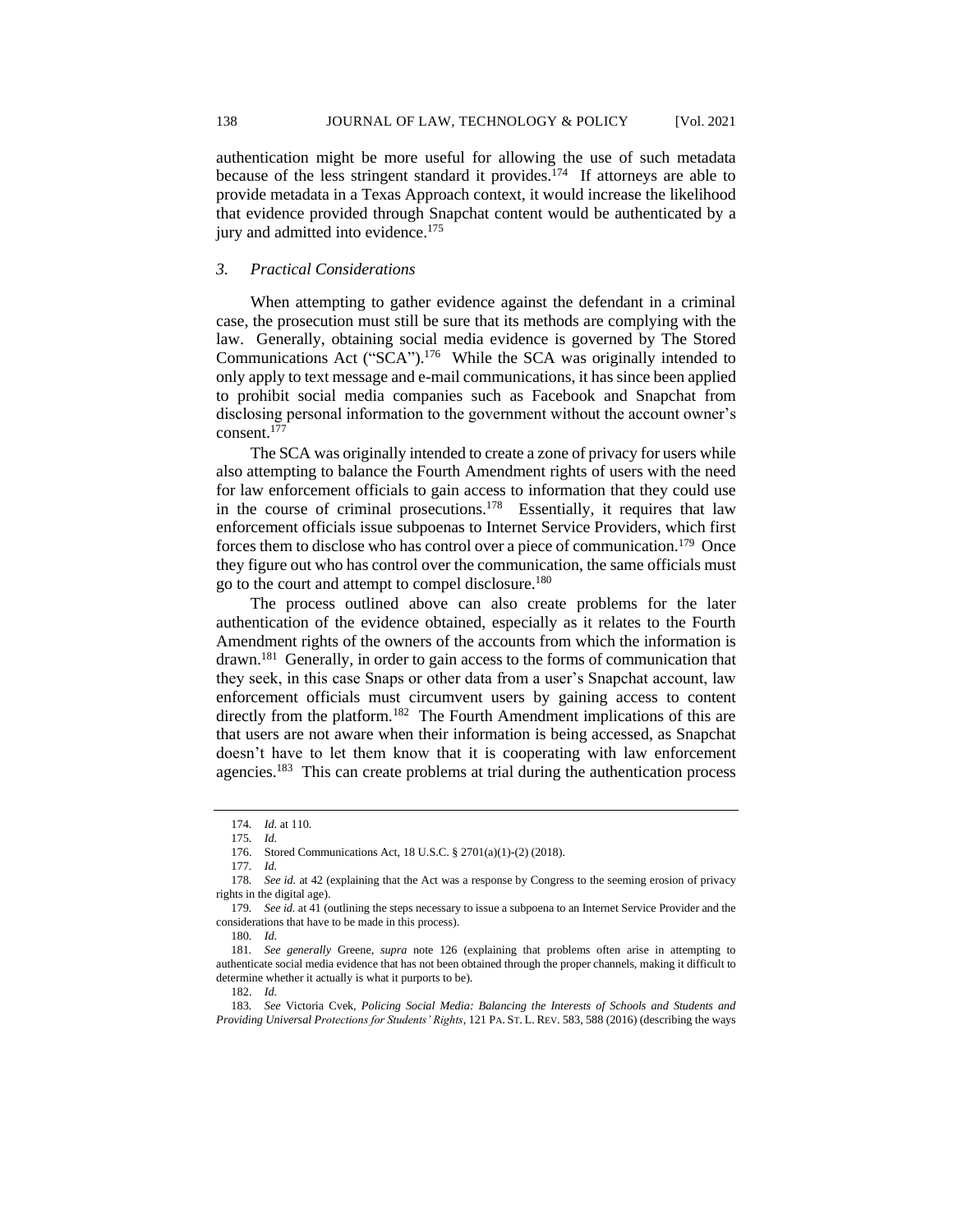for evidence obtained through these methods, as law enforcement officials might have trouble arranging for a representative from the social media platform to attest that a piece of evidence is what it purports to be as required by the Federal Rules of Evidence.<sup>184</sup>

Once again, the Texas Approach to authentication is best equipped to handle this problem. While the Maryland Approach would likely require law enforcement officials to bring at least one or multiple representatives from Snapchat to trial in order to authenticate a given picture or video, the Texas Approach would likely allow for the testimony of the law enforcement officials specifically involved in the investigation as long as they were able to thoroughly outline the steps that they took to recover the evidence, including providing a copy of the subpoena and explaining who they spoke with at Snapchat.<sup>185</sup> In terms of efficient use of court resources, it would certainly be better if the authentication of each picture being admitted required fewer people to attest to its authenticity, as calling multiple people would be much more time consuming. 186

## *B. Policy Reasons for Choosing the Texas Approach*

## *1. Overloaded Courts*

One of the biggest policy issues currently facing the criminal justice system in the United States is the fact that many courthouses are overloaded with criminal cases without having sufficient resources to handle all of them.<sup>187</sup> This has led to a shift away from jury trials and towards a reliance by both prosecutors and criminal defense attorneys on plea bargaining agreements.<sup>188</sup> When criminal cases do go to trial, however, it is often at significant taxpayer expense, as the salaries of judges, court administrative staff, prosecutors, and public must be paid.<sup>189</sup> This creates an incentive for these trials to be litigated as quickly as possible, , meaning that evidence should be admitted in an efficient manner.<sup>190</sup> Since significant amounts of evidence in criminal trials today comes from

in which the Fourth Amendment rights of social media platform users are implicated by providers allowing law enforcement officials access to these platforms).

<sup>184</sup>*. See* McCann, *supra* note 151, at 482 (explaining that one of the main problems with authentication can come from the fact that law enforcement officials struggle to find someone from a social media company who can actually come to trial and properly authenticate a piece of evidence).

<sup>185</sup>*. See* Grimm et al., *supra* note 47, at 443 (showing that the Texasstandard to social media authentication often requires less people to be brought to the witness stand in order to authenticate a piece of evidence).

<sup>186</sup>*. Id.* at 445.

<sup>187</sup>*. See* Darryl Brown, *The Perverse Effects of Efficiency in Criminal Process*, 100 VA. L. REV. 183, 185 (2014) (demonstrating that modern courts frequently don't have the resources to adequately handle all the cases that on their dockets).

<sup>188</sup>*. Id.*

<sup>189</sup>*. See* Carson Guy, *Court Costs Break Down*, 78 TEX. B.J. 874, 876 (2015) (explaining how court costs are calculated and factored into the final cost scheme for every criminal case that is litigated within the state of Texas).

<sup>190.</sup> *See* Brown, *supra* note 187, at 186 (detailing the authentication process for evidence, which can often slow down trials to a significant extent).